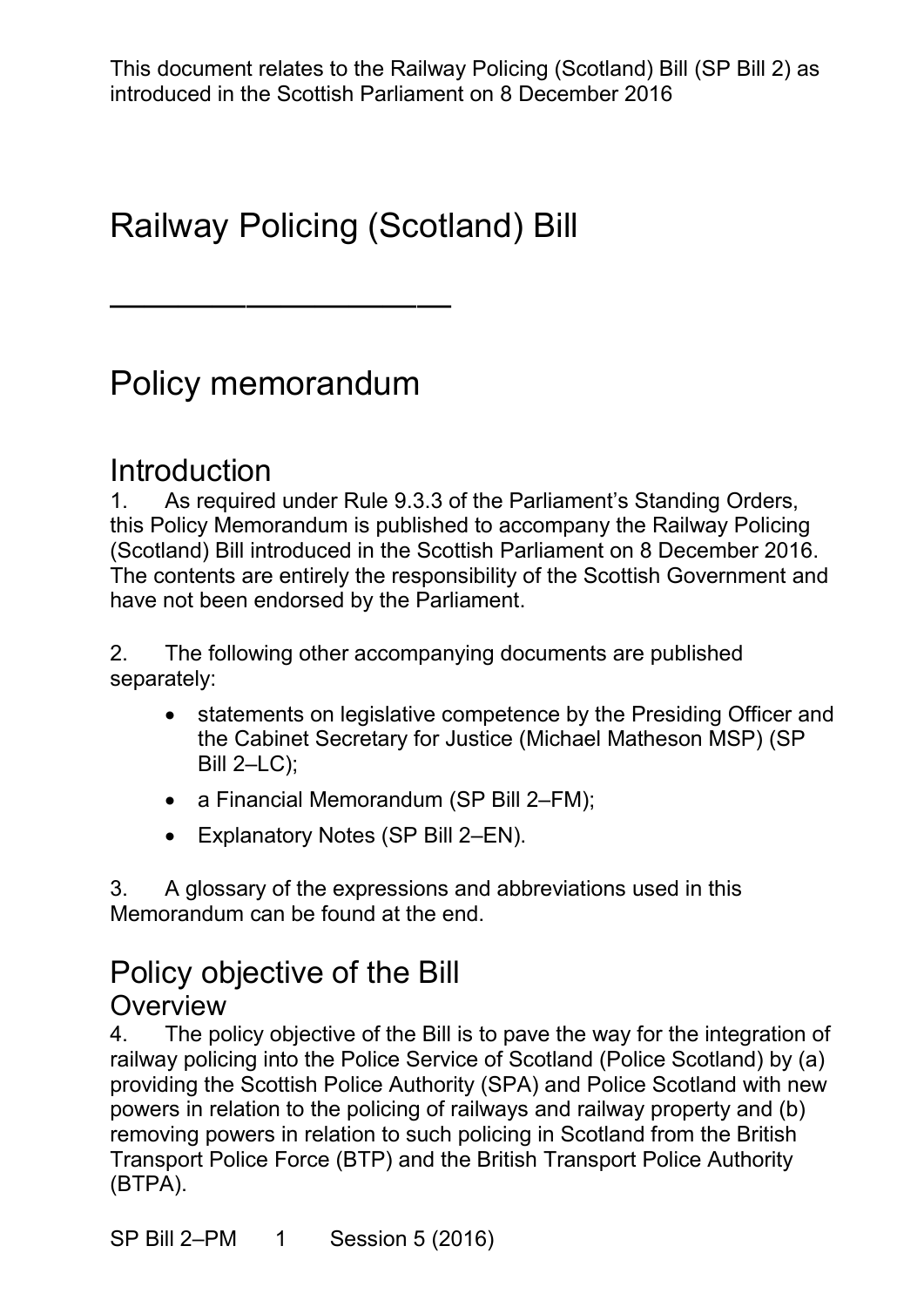5. Scotland's railways are a vital component of Scotland's national infrastructure, and the British Transport Police provides a specialist railway policing function which is highly valued by the Scottish Government, the rail industry, railways staff and rail passengers. In integrating railway policing into Police Scotland, there will be a strong focus on maintaining railway policing expertise within the broader Police Scotland structure, ensuring that railway users and staff in Scotland continue to be kept safe, and minimising the impacts of incidents on the operation of the railway network.

6. The key benefits that are expected to flow from the integration of railway policing functions into Police Scotland are:

- ensuring that railway policing in Scotland is accountable, through the Chief Constable and the SPA, to the people of Scotland;
- enhancing railway policing in Scotland through direct access to the specialist resources of Police Scotland;
- 'future-proofing' the infrastructure policing model in Scotland against changes that may arise from the review of infrastructure policing in England and Wales.

7. Railway policing has the following distinct features which will be maintained and built upon:

- specialist railway policing expertise and capacity will be maintained and protected within the broader structure of Police Scotland. This will retain the skills, knowledge and experience that BTP officers and staff have built and embed railway policing within the wider local, specialist and national resources of Police Scotland;
- the railway industry's voice in Scotland's railway policing will be maintained and strengthened with a clear mechanism for regular engagement to ensure transparency for railway operators.

8. The UK Government's Strategic Defence and Security Review 2015 stated that:

"Responsibilities for infrastructure policing are shared across a number of organisations with different levels of capability and capacity, and different arrangements for funding, oversight, regulation and legislation. We intend to integrate infrastructure policing further and we will review options to do this."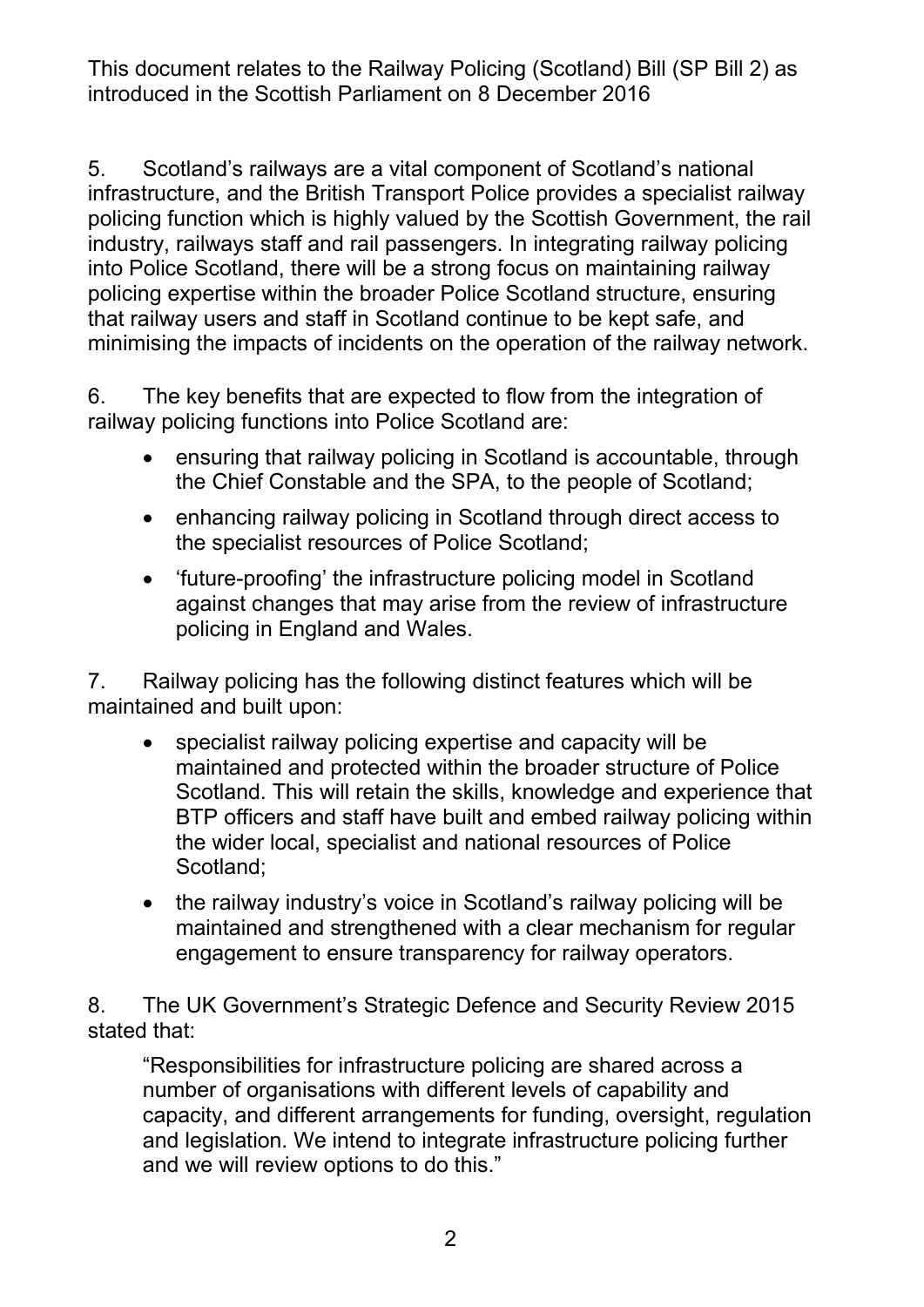9. The UK Government's Infrastructure Policing Review is expected to report in late 2016. If the BTP is to be integrated into a wider infrastructure policing structure in England and Wales, Scotland would miss out on the benefits of integrating infrastructure policing functions.

#### Implementation process

10. The Bill sets the framework for devolved railway policing in Scotland, as a necessary first step towards the integration of railway policing into Police Scotland. This will enable a substantial programme of work with key partners following the passage of the Bill to deliver integration in practice. Key legislative elements of this in both the Scottish Parliament and Westminster are summarised in the Annex to this Memorandum. These subsequent steps will include more detailed legislative provisions to underpin seamless railway policing on cross-border services and the transition of officers and staff from the BTP in Scotland into Police Scotland.

11. The overall programme of work which underpins the Bill and subsequent work is being taken forward through a Joint Programme Board (JPB) bringing together the Scottish Government with key partners in delivering the integration of the BTP in Scotland into Police Scotland – in particular, the UK Government Department for Transport (DfT), BTPA, and the SPA. The aims of the JPB, as agreed in its Terms of Reference, are: to provide joint leadership and partnership working in order to deliver the shared objectives of the UK and Scottish Governments for the devolution of railway policing in Scotland; and to deliver the Scottish Government's stated aim of integrating the BTP in Scotland into Police Scotland.

12. In addition to transferring legislative competence over railway policing, the Scotland Act 2016 also designated the BTPA and senior officers of the BTP as cross-border public authorities for the purposes of sections 88 to 90 of the Scotland Act 1998. Despite this, restrictions remain on the ability of the Scottish Ministers and the Scottish Parliament to exercise functions in relation to those authorities (for example, to transfer staff and property). Some changes to the law of England and Wales will also be required to give full effect to integration (for example, on crossborder policing of the railways). There is a need for some aspects of this policy to be delivered through UK legislation, most likely in exercise of subordinate legislation-making powers under the Scotland Act 1998. This will include provision on the transfer of staff, assets and liabilities and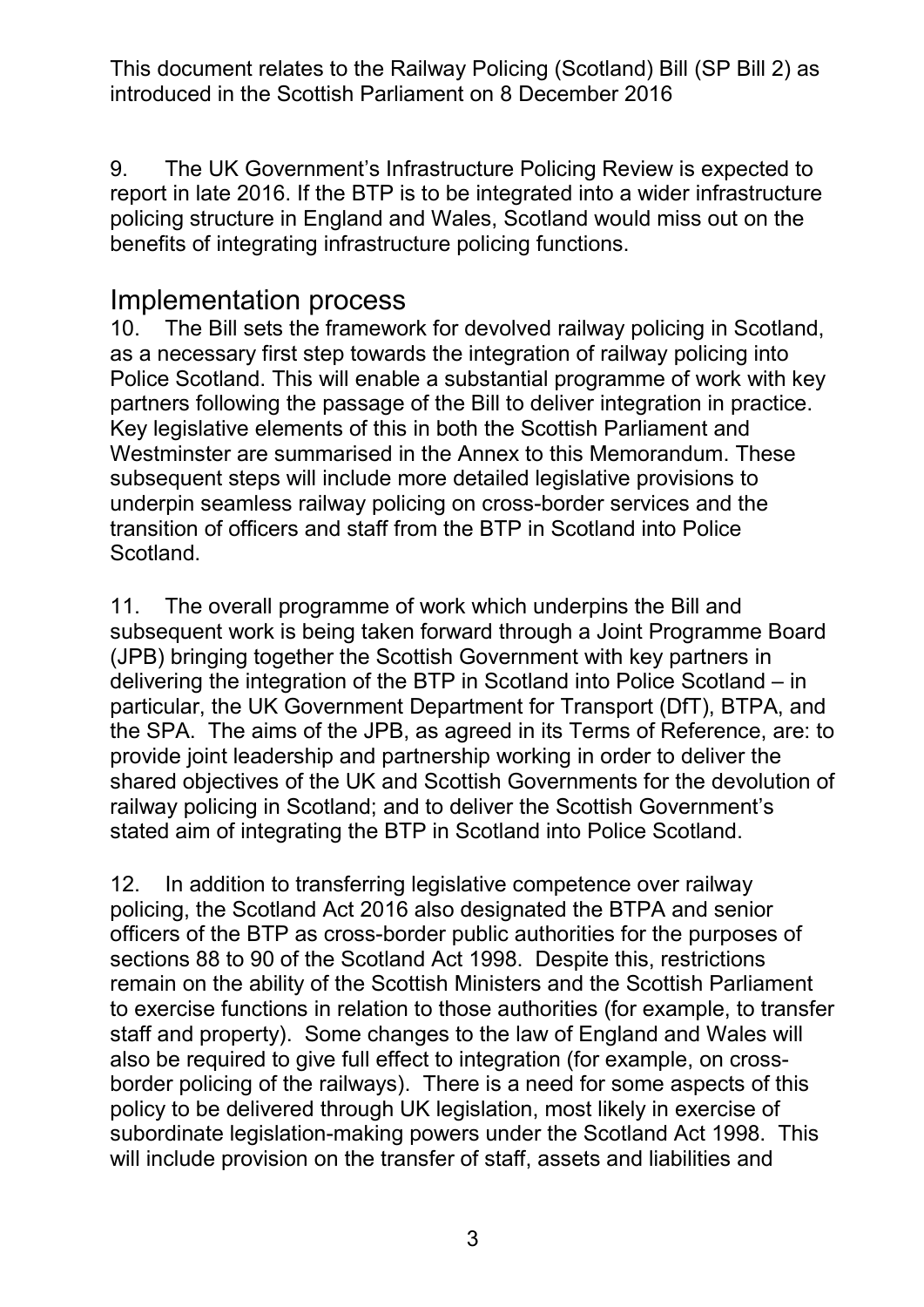provision on cross-border policing, as well as consequential changes in reserved areas or to the law of England and Wales.

13. This Policy Memorandum aims to ensure that the Scottish Parliament has the opportunity to consider these issues in the round by setting out clear intentions for that work, together with an explanation of how and when the details will be developed through the Scottish Government's joint work with partner organisations and those most directly concerned. Certain elements of that work will also be subject to direct scrutiny by the Scottish Parliament in due course (as Orders under section 90 of the Scotland Act 1998 to transfer property and liabilities are subject to scrutiny in both the UK and Scottish Parliaments.) The Annex to this Memorandum sets out a summary of the Scottish Government's current plan as to the overall legislative framework needed to deliver integration.

14. Through the JPB, the Scottish Government and its key partners are working in partnership towards a target date for completion of the overall programme of 1st April 2019, on which date the officers and staff of the BTP in Scotland will transfer into Police Scotland, with Police Scotland assuming responsibility for railway policing in Scotland. Until that transition takes effect, railway policing services in Scotland will continue to be provided by the BTP on the same basis as at present. However, there are some developments that could occur in the intervening period. These include changes that could arise from the UK Government's Infrastructure Policing Review, which will have a bearing on the future of the BTP in England and Wales, and therefore the interface between policing in Scotland and the rest of the UK. The timetable for integration will therefore be kept under review.

## **Background**

15. On 27 November 2014, the Smith Commission, endorsed by all Scottish political parties represented within the Parliament, published its report detailing Heads of Agreement with recommendations for further devolution of powers to the Scottish Parliament. The report set out that the functions of the BTP in Scotland should be devolved to the Scottish Parliament. The Scotland Act 2016 gives effect to the Smith Commission recommendations, including transferring legislative competence in relation to the policing of railways and railway property in Scotland to the Scottish Parliament.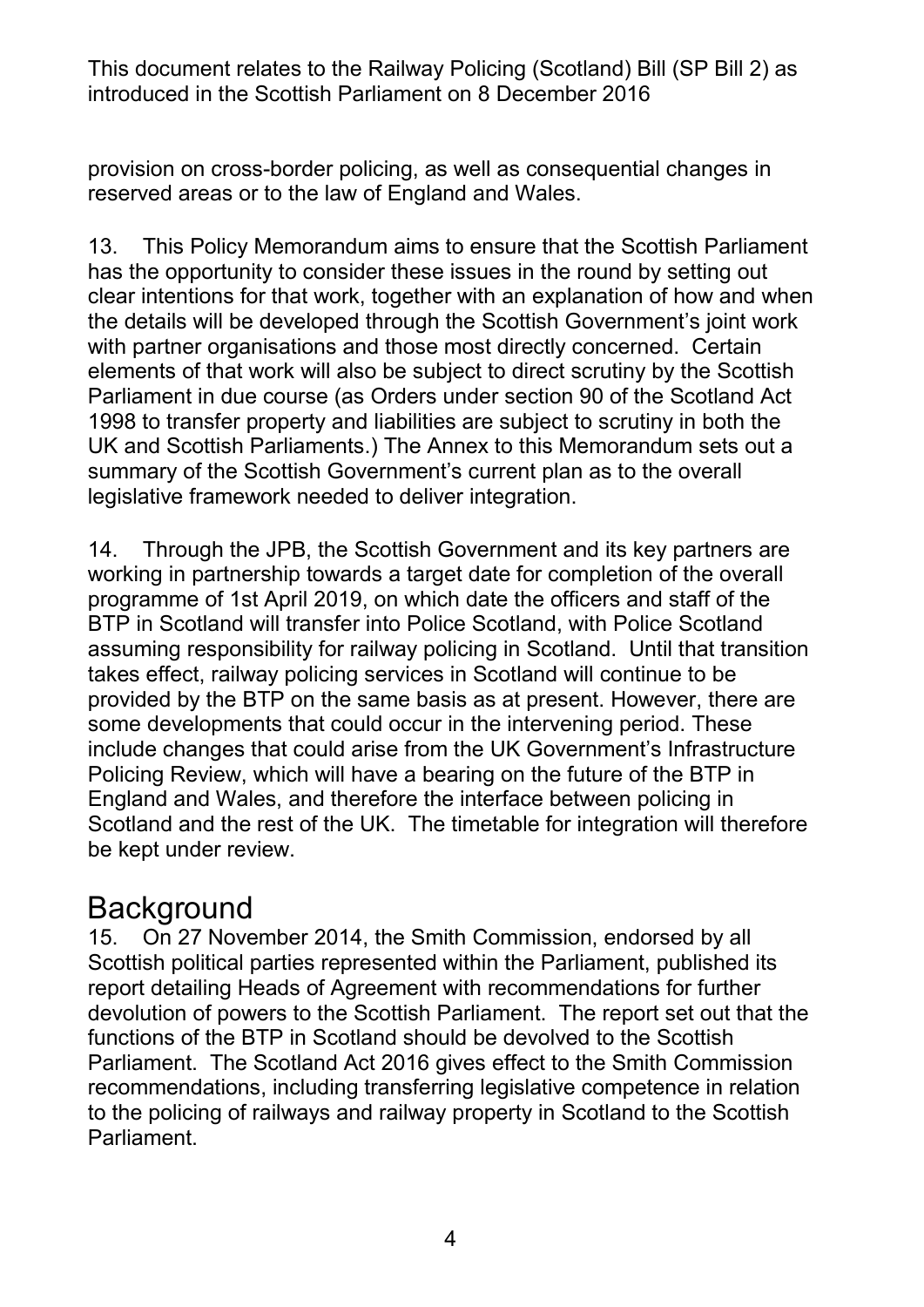16. The BTP was given statutory jurisdiction by the Railways and Transport Safety Act 2003 (the 2003 Act) to act as a railway police service across Great Britain<sup>[1](#page-4-0)</sup>, accountable to the BTP Chief Constable, the BTPA, and through them to the UK Parliament. The BTP polices Britain's railways, providing a service to rail operators, their staff and passengers. The range of duties includes the protection of the railway environment, ensuring the safety of passengers both at stations and on trains, and keeping levels of disruption, crime and the fear of crime as low as possible.

17. The BTP consists of three regional divisions, one of which covers Scotland as a whole, as well as a Force Headquarters in London. The Scottish Division of the BTP is known within the BTP structure as D Division and covers the rail network throughout Scotland and the Glasgow Subway network. BTP D Division has responsibility for policing around 2,800 kilometres of track and 358 stations, and, in 2016-17, has 284 (fulltime equivalent) police officers, special officers and civilian staff. Its headquarters is in Glasgow, with a presence at 14 other leased premises at railway stations around Scotland.

18. Around 93 million passenger journeys are made in Scotland each year and demand is growing. Significantly, about 91% of rail travel in Scotland (freight and passenger) is within Scotland. Around 8 million passenger journeys and 2 million tonnes of freight use the two cross-border rail routes. Passenger satisfaction as recorded in the National Rail Passenger Survey conducted twice a year by Transport Focus is consistently 5-7% above the UK average for passenger perception of personal safety and security while on trains and at stations, and passenger numbers have increased by over 45% since 2005-06.

19. The Scottish Government is the principal funder of railway infrastructure and service provision in Scotland, investing over £700 million per annum, and is responsible for setting Scotland's long-term vision for rail. This investment includes franchise payments, subsidies and other funding for Abellio ScotRail (ASR), Serco Caledonian Sleepers Limited (SCSL) and Network Rail. The cost of railway policing in Scotland is currently over £21 million. The cost to ASR, SCSL and Network Rail (which together make up approximately 97% of the cost of railway policing in Scotland), is effectively supported (in part) by these franchise payments and subsidies from the Scottish Government, although cross-border

<span id="page-4-0"></span><sup>-</sup> $1$  i.e. England and Wales, and Scotland, but not in Northern Ireland.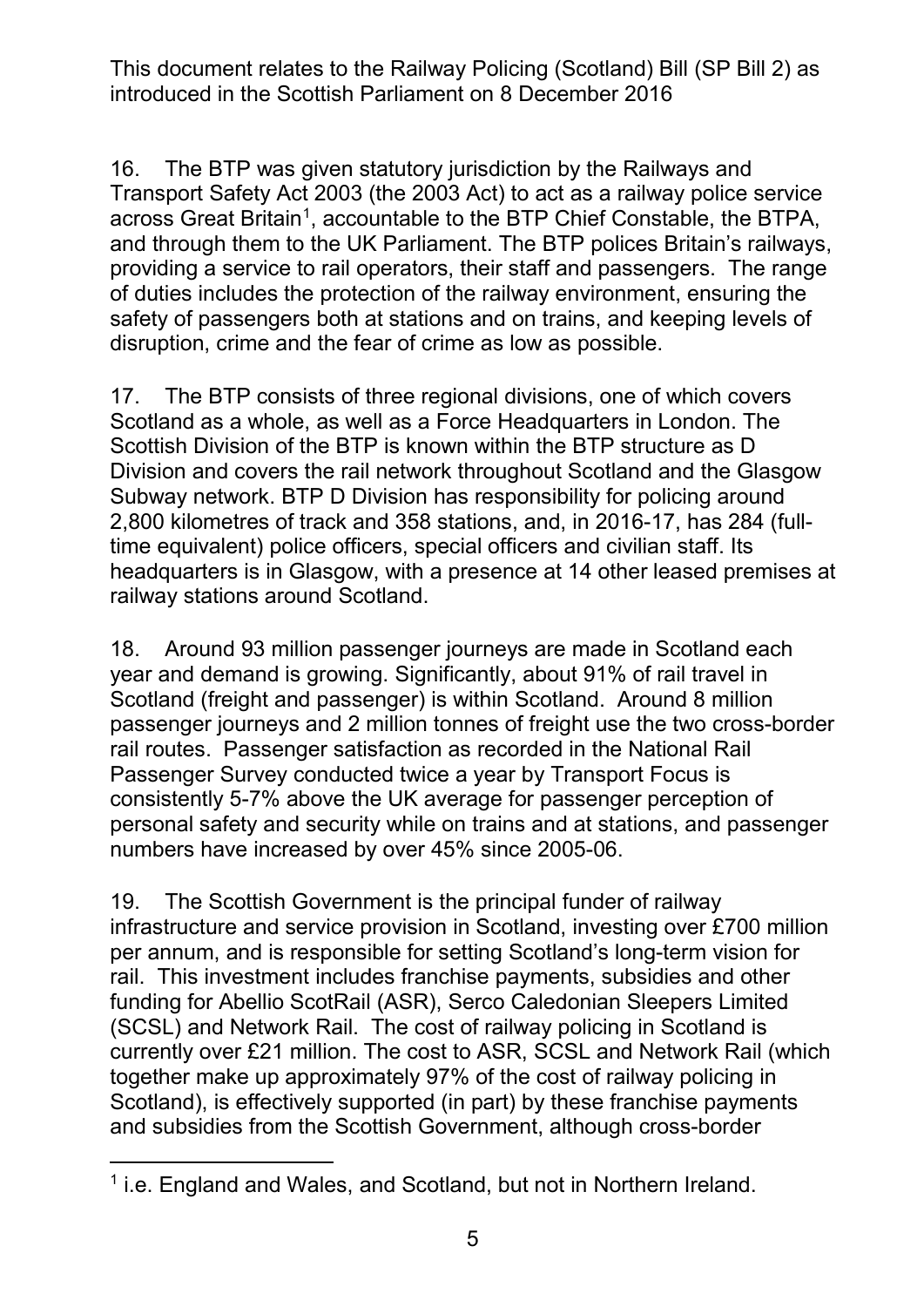franchises let by the UK Government Department for Transport also contribute to these costs.

20. The BTP in Scotland is funded through contributions from the railway industry, whereby Network Rail, Train Operating Companies and Freight Operating Companies enter into a Police Services Agreement (PSA) with the BTPA, under which they pay for the policing services they receive. For example, both ASR and SCSL (the ScotRail and Sleeper franchisees) have entered into PSAs for the new passenger service franchises awarded by the Scottish Government which commenced on 1 April 2015.

21. The Scottish Government proposes to maintain the current direct relationship between railway policing and the railway industry in Scotland through Railway Policing Agreements (RPAs), with services provided by Police Scotland rather than the BTP. These RPAs will build on the model of the existing PSAs with the railway industry, with suitable adaptations to align them with these new institutional arrangements for Scotland. As with the PSA approach, the intention of the RPA framework proposed by the Bill is to give the industry a picture of the service they can expect to receive in relation to railway policing and, at the same time, provide clarity over costs for each operator and Network Rail. The detailed form and content of RPAs will be developed in consultation with the railway industry in Scotland. The costs of railway policing in Scotland will continue to be fully funded by the rail industry through the new RPA framework.

22. The Police and Fire Reform (Scotland) Act 2012 (the 2012 Act) provides the statutory basis for policing in Scotland, establishing the SPA and Police Scotland. Police Scotland is accountable to the SPA and subject to parliamentary and local government scrutiny arrangements. The SPA's main statutory functions under the 2012 Act are to: maintain Police Scotland; promote the statutory policing principles; promote and support continuous improvement in the policing of Scotland; keep the policing of Scotland under review; and hold the chief constable to account for the policing of Scotland.

### Provisions of the Bill

23. The Bill confers railway policing powers on Police Scotland and the SPA in preparation for the integration of the BTP in Scotland into Police Scotland. Specifically, the Bill: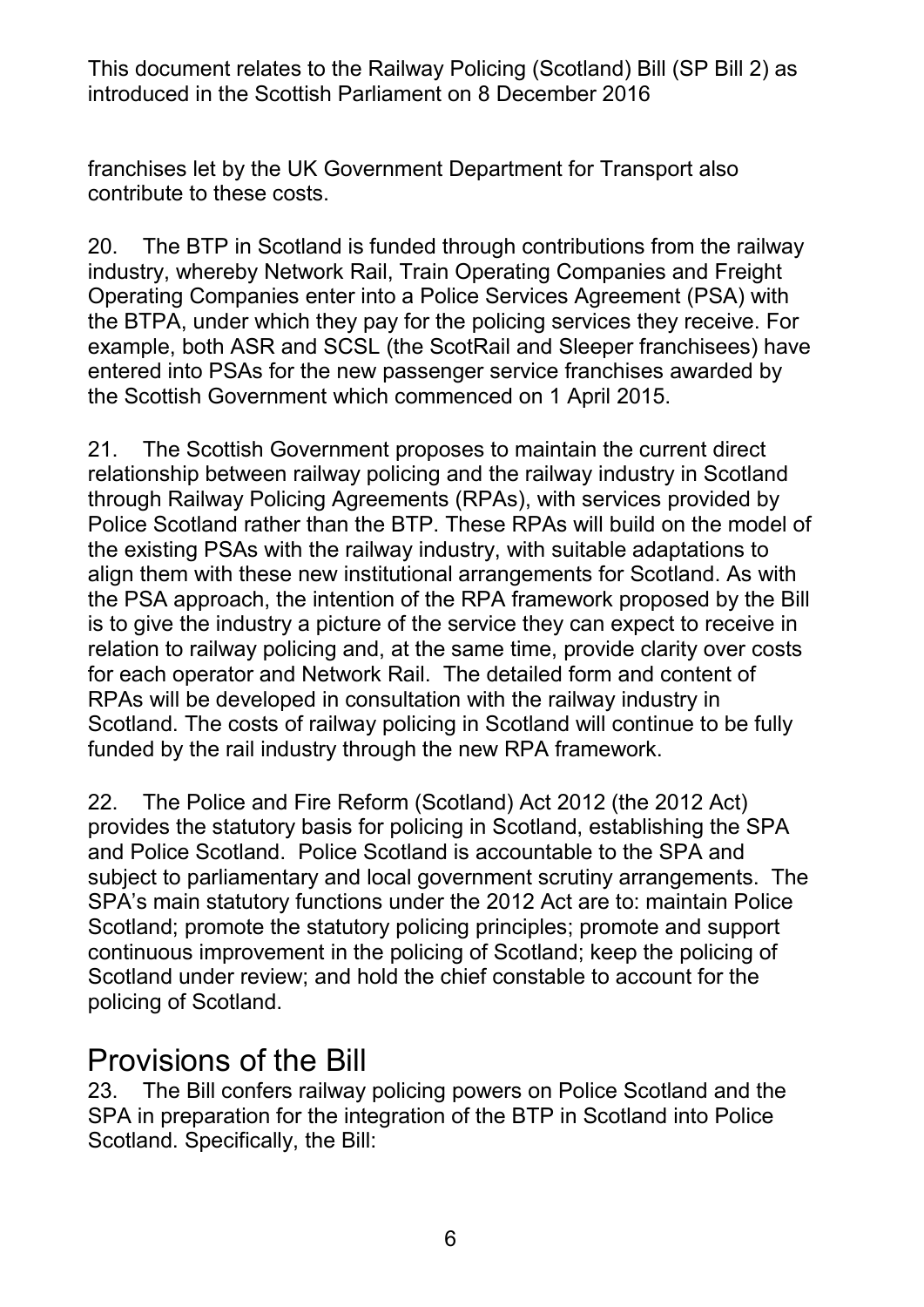- enables the SPA to enter into railway policing agreements (RPAs) with railway operators to provide for policing in respect of the railways and railway property; sets out arrangements for the referral of disputes concerning RPAs to the Scottish Ministers; and adjusts the functions of the chief constable of Police Scotland to take account of the fact that arrangements for railway policing will be dealt with by RPAs;
- creates an obligation on the SPA to: set up a formal mechanism for it and the chief constable to engage regularly with railway operators about railway policing; work with railway operators and the chief constable in order to agree on an annual basis how railway policing is to be carried out; and make arrangements to obtain the views of railway users and other interested persons such as trade unions about railway policing in Scotland;
- confers a power on constables of Police Scotland to enter specified railway property;
- removes functions conferred on the BTPA and constables of the BTP by Part 3 of the 2003 Act in or as regards Scotland.

24. The policies to be achieved through each of these provisions are set out below. A more detailed explanation of each of the sections of the Bill can be found in the Explanatory Notes.

#### Railway policing agreements

25. The 2003 Act enables the BTPA to enter into agreements with railway operators for the provision of railway policing services. These 'Police Services Agreements' (PSAs) on the one hand provide for the BTP to carry out a certain level of police functions on railways and railway property, and on the other hand provide for payments to be made by railway operators to the BTPA to cover the cost of those functions.

26. As set out in paragraph 21 above, the Scottish Government's policy is to continue the direct relationship between the railway industry and railway policing following integration, through agreements between the SPA and railway operators covering the provision of railway policing services and payments for the cost of those services. Section 1 of the Bill therefore inserts a new Chapter 12A into Part 1 of the 2012 Act, establishing a legislative framework for these new agreements. To recognise the unique status of this arrangement, and to avoid potential confusion with the Police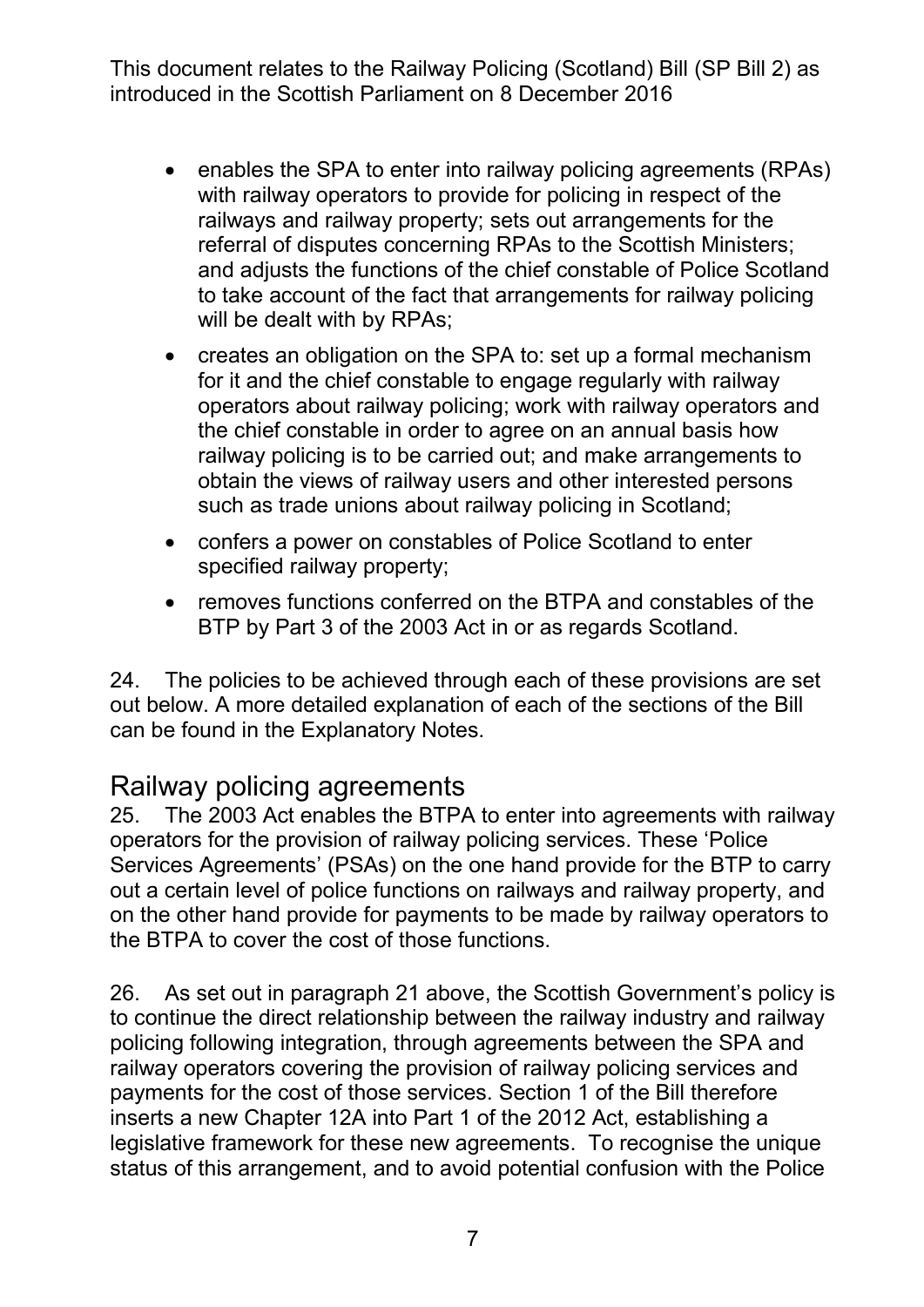Service Agreements covering additional policing for events as set out in the 2012 Act, these will be termed 'Railway Policing Agreements' (RPAs).

27. As with the 2003 Act, there is to be a power to compel railway operators to enter into RPAs. The power is conferred on the Scottish Ministers by new section 85C of the 2012 Act, which allows them to specify in regulations the operators who are to be subject to that requirement. Where disputes arise in relation to RPAs, new sections 85D to 85G of the 2012 Act will permit those disputes to be referred to the Scottish Ministers and determined either by the Scottish Ministers or by a suitable person appointed by the Scottish Ministers as follows. Disputes about the terms to be included in RPAs may be determined by the Scottish Ministers or by a suitable person appointed by the Scottish Ministers. Given that the Scottish Ministers have a role in the conclusion of RPAs, disputes about the variation, interpretation or operation of RPAs which have already been concluded must be determined by a suitable person appointed by the Scottish Ministers rather than by the Scottish Ministers themselves.

#### Engagement with Railway Operators

28. The Scottish Government believes that devolution of railway policing provides the opportunity to build on and enhance the direct relationship between the railway industry and railway policing by establishing an engagement mechanism to ensure that the railway industry has a formal voice through which it can reach agreement with the SPA on the services, performance and cost of railway policing in Scotland. The Railway Policing (Scotland) Bill therefore places the SPA under an obligation to establish a formal mechanism to engage regularly with railway operators and the Chief Constable on railway policing, and to require the SPA to invite participation in that forum from all railway operators operating in Scotland (whether wholly or on a cross-border basis) who have entered into an RPA or who are required to do so.

29. The purpose of this engagement will be for the SPA to discuss and seek to agree with railway operators on:

- the priorities and objectives for the policing of the railways and railway property in Scotland;
- the proposed arrangements for the policing of railways and railway property in order to meet those priorities and objectives;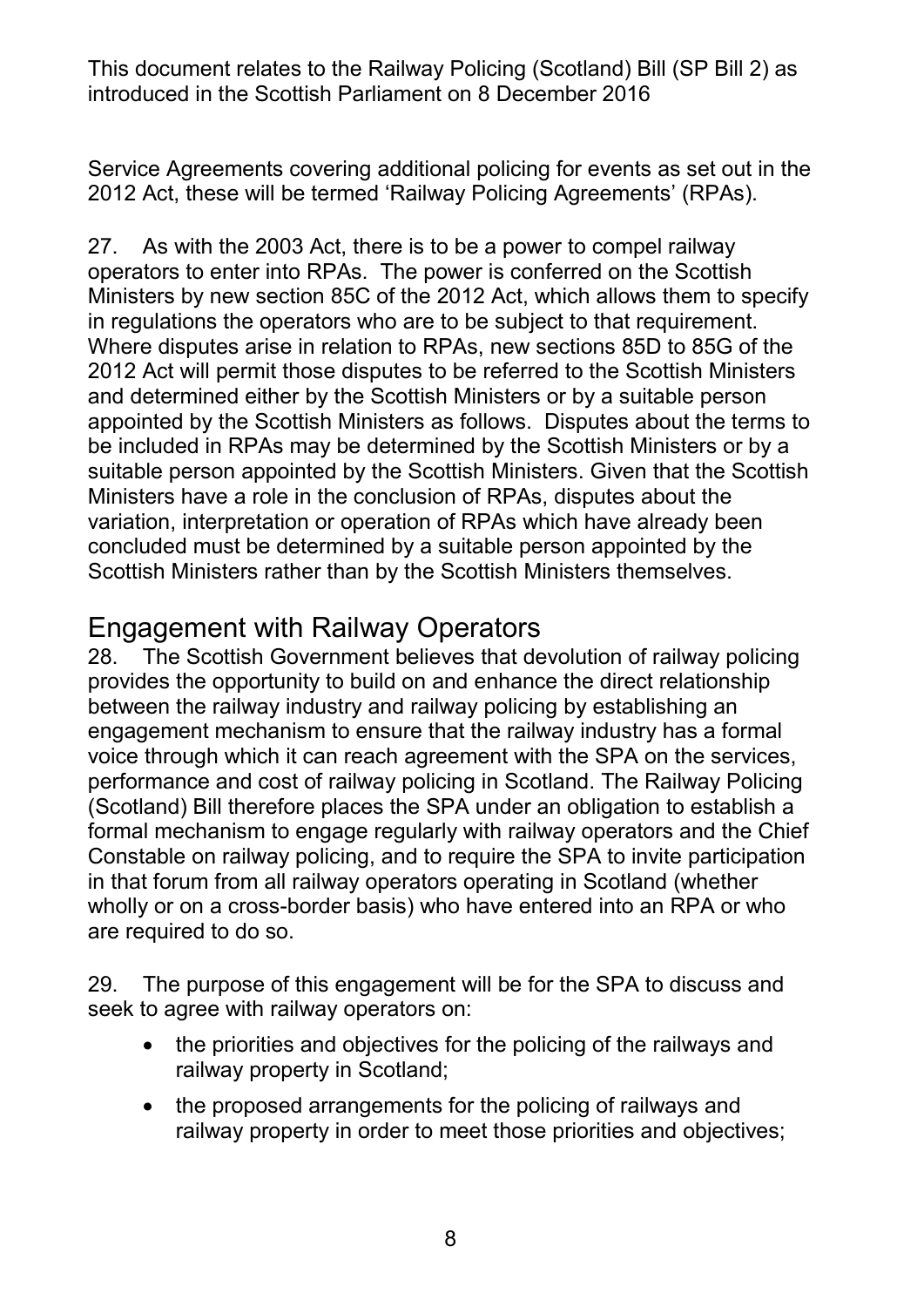- the means by which the performance of Police Scotland and the SPA in meeting those priorities and achieving those objectives will be assessed; and
- the estimated cost of those arrangements.

30. There are of course many other communities and organisations with a strong interest in railway policing in Scotland, notably passengers, railway company employees and trade unions, and the officers and staff who carry out railway policing functions. The Bill therefore places a separate duty on the SPA to take such steps as it considers appropriate to obtain the views of a range of interests on the policing of the railways and railway property.

# Power of entry in respect of railway property<br>31. The existing powers of Police Scotland constables

The existing powers of Police Scotland constables will for the most part be sufficient to enable constables assigned to railway policing duties post-integration to continue to perform the same railway policing duties as those currently performed by the BTP. There is, however, one unique power conferred by the 2003 Act on members of the BTP which allows those members to enter specified railway property without a warrant, using reasonable force if necessary and irrespective of whether an offence has been committed. The rationale for that approach is that it enables BTP constables to carry out routine patrols of those parts of the railway to which the public normally have access, such as stations and trains, as well as areas, such as the track, that the public may access unlawfully and pose a threat to railway safety without the need for any special permission (such as a warrant or the invitation of the occupier) or for any particular incident to have occurred.

32. In order to meet this operational railway policing requirement following integration of the BTP in Scotland into Police Scotland, section 3 of the Bill provides this power of entry to constables of Police Scotland by the insertion of a new section 20A into the 2012 Act. To ensure that this power is no wider than is necessary to meet the operational requirement described above, the power is specifically constrained to certain specified railway property. That property is anything which is or forms part of a track, a network, a station, a light maintenance depot, or a railway vehicle which is located on or in any of the preceding types of property. Property may be entered in exercise of this power only if it is used for or in connection with the provision of railway services. No private dwelling may be entered in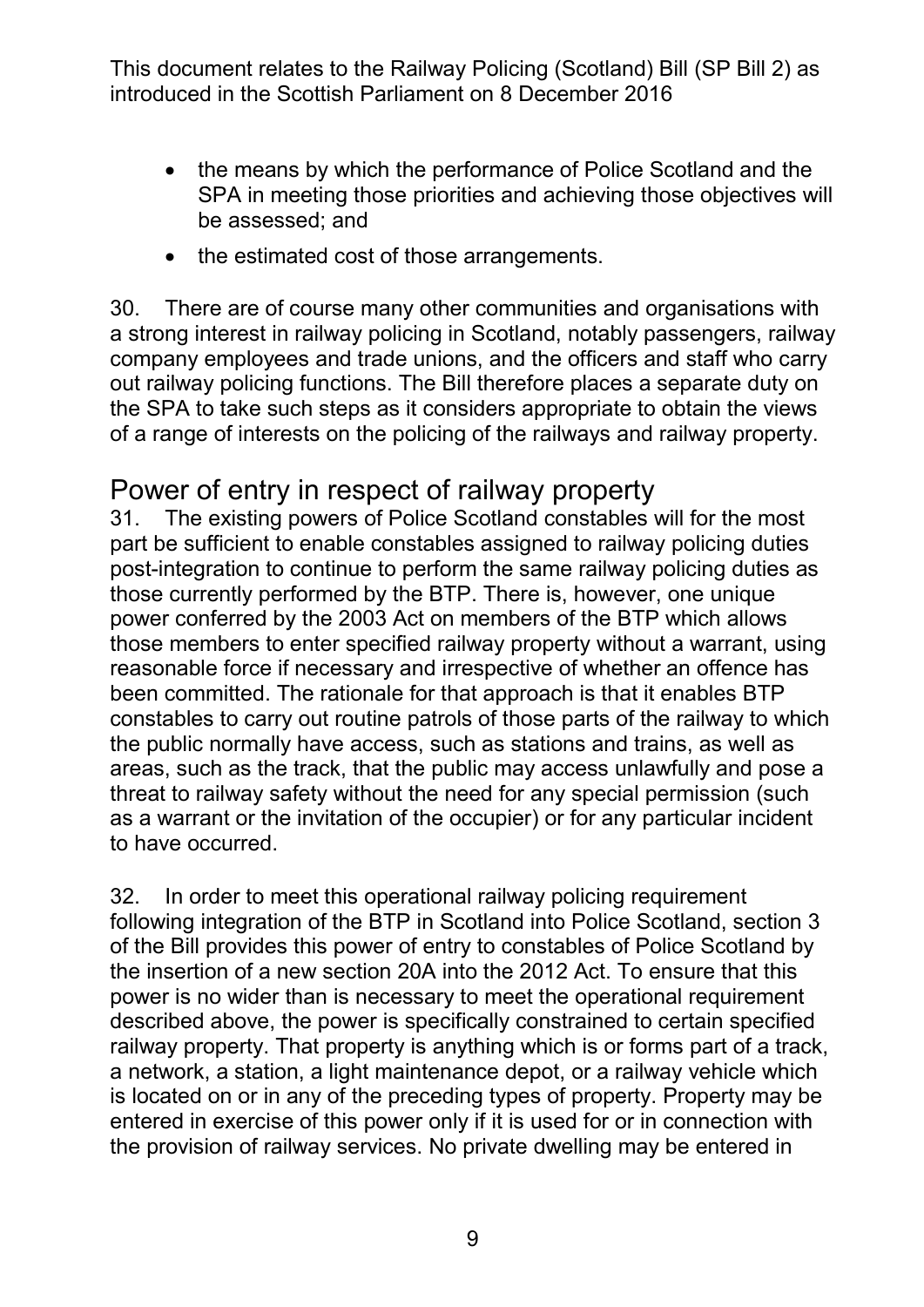exercise of this power, nor any railway property used for some purpose other than the provision of railway services.

33. The power is conferred on all constables of Police Scotland and the decision as to deployment will rest with the chief constable. In making deployment decisions, the chief constable will need to consider the extent to which individual constables have appropriate expertise and training for the environment they are operating in, particularly where this may involve hazardous environments such as railway tracks.

#### Functions of BTPA and BTP

34. Part 3 of the 2003 Act establishes the BTPA and the BTP in statute. It confers on the BTPA the necessary functions to establish and maintain a police force for the policing of railways and railway property, and to enter into agreements with railway operators which determine how that policing is to be carried out and how much it is to cost. It confers functions on the BTP which allow it to police the railways in accordance with those agreements. Since the policy objective of the Bill is that railway policing in Scotland is to be integrated into Police Scotland and the SPA, neither the BTPA nor the BTP will require to have any of their existing functions under the 2003 Act in Scotland following integration. Sections 4 and 5 of the Bill therefore remove those functions.

35. Although about 91% of rail travel in Scotland (freight and passenger) remains within Scotland, there are around 8 million passenger journeys and 2 million tonnes of freight using the two cross-border rail routes, and it is therefore important to put in place both legislative and non-legislative measures specifically to ensure the continuation of effective railway policing on cross-border routes.

36. BTP officers in Scotland and in England have a strong track record of joint working on cross-border routes, and in tackling crime affecting the railway network on both sides of the border. This expertise already involves working across the two separate legal systems, and in partnership with the different territorial police forces.

37. Similarly, Police Scotland already has strong relationships and agreements with the BTP and police services in the other parts of the UK, with well-established processes for joint working across regional and functional boundaries.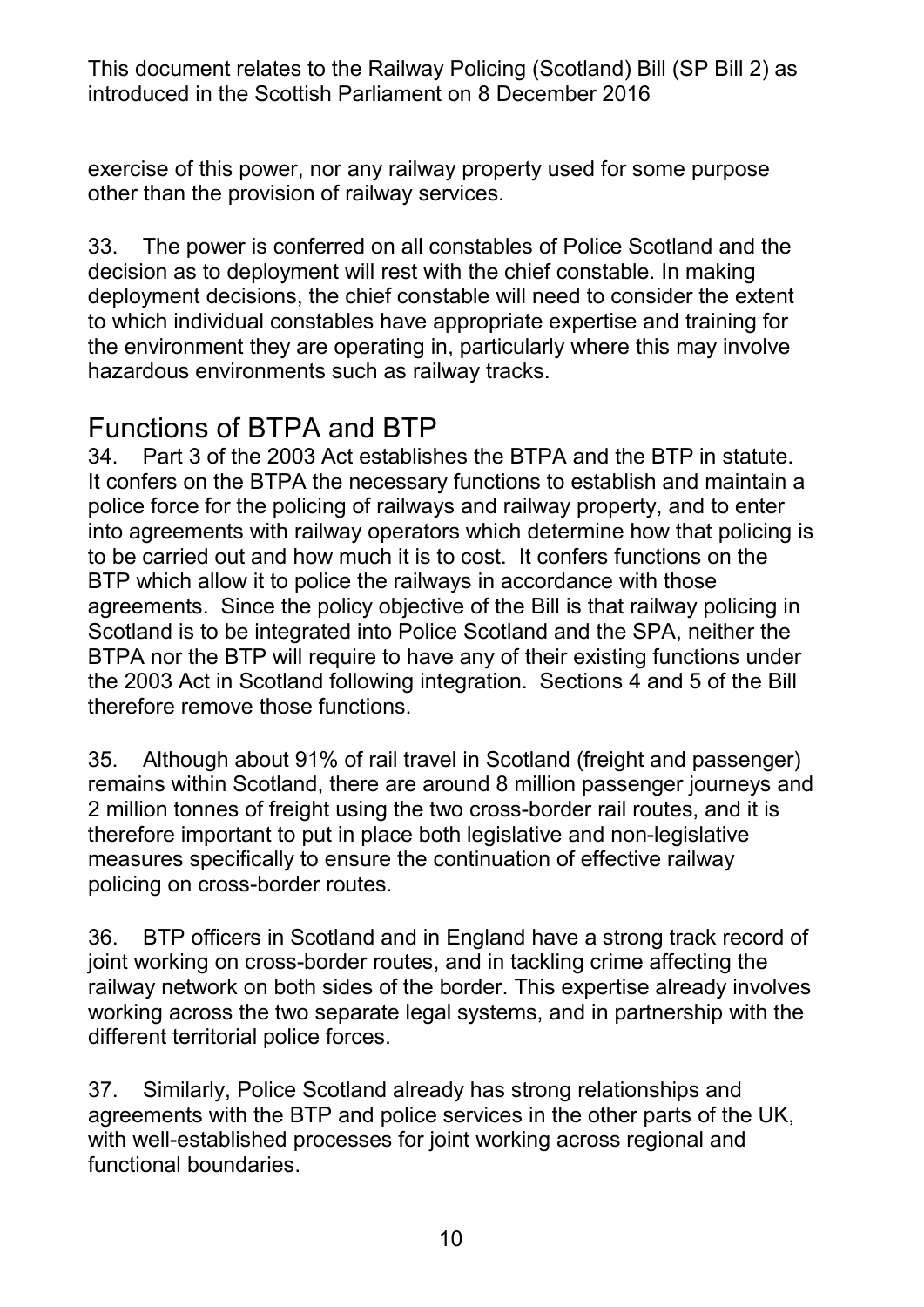38. The Scottish Government wants to ensure that these successful and established mechanisms for policing across borders are applied to future aspects of railway policing. This involves it working in partnership with the UK Government, the BTP, the BTPA, Police Scotland and other key stakeholders to ensure a seamless transition of railway policing from the BTP to Police Scotland. This will include ensuring that railway policing continues to operate effectively on train services crossing the border in both directions.

39. In order to deliver these objectives, the BTPA and the BTP will require to be provided with some functions in Scotland post-integration to allow for the cross-border policing of railways and railway property in specific circumstances, such as providing continuity of policing operations on those services which cross the border. Police Scotland and the SPA will require to be provided with some functions in relation to railways and railway property in England and Wales for similar reasons. It is intended that these matters will be dealt with in due course in subordinate legislation made under the Scotland Act 1998 given the cross-border nature of the issue.

## Key benefits

#### Improved accountability

40. The BTP is accountable through the BTPA, a Cross-Border Public Authority (CBPA); while Police Scotland is accountable through the SPA, a Scottish Public Body. The Scottish Government believes that there is little sense in having two separate accountability mechanisms for policing in Scotland, and a Scottish Public Body provides a much more direct and effective form of accountability to the Scottish Parliament than a CBPA. Adding railway policing functions would be consistent with the SPA's current statutory duties under the 2012 Act and will ensure a railway policing function within Police Scotland that is fully accountable to the people of Scotland and the Scottish Parliament.

41. Experience of the devolution of responsibility for the specification and funding of the rail industry in Scotland provides a clear example of transferring and managing responsibility for Scotland's infrastructure effectively, while maintaining appropriate arrangements for cross-border operations. Successive governments in Scotland have used these responsibilities to invest in new railway lines, new rolling stock and improved service levels.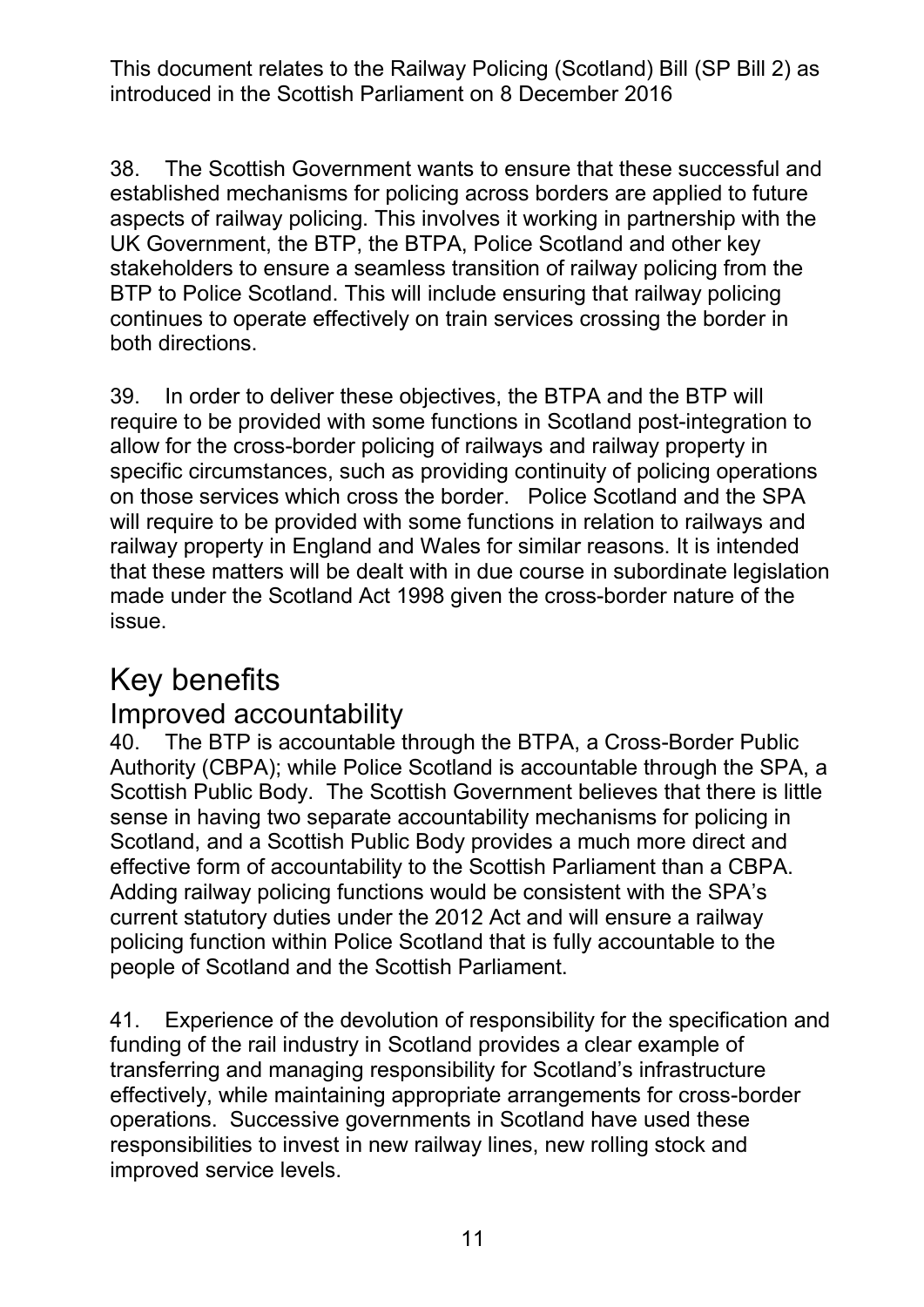# An integrated approach to infrastructure policing<br>42. Police Scotland provides a national approach to policing

42. Police Scotland provides a national approach to policing across Scotland. Placing all of the major policing functions in Scotland under a single command structure will provide a unified and integrated service for policing Scotland's transport infrastructure, bringing specialist railway policing alongside policing at airports and Scotland's road network.

43. The establishment of the infrastructure policing review in England and Wales suggests that the direction of travel there is towards a more integrated infrastructure policing model with simplified accountabilities and command structures. The integration of railway policing functions within Police Scotland will deliver exactly these benefits in Scotland.

# More effective operational policing<br>44. Police Scotland has indicated that its in

<span id="page-11-0"></span>Police Scotland has indicated that its intention is to maintain a specialist railway policing function within the broader Police Scotland structure. In a letter of 7 June 2016 to the Cabinet Secretary for Justice, the chief constable of Police Scotland stated that:

"In recognising the vast expertise of British Transport Police in policing the railway community of Scotland and to maintain public and industry confidence of continued excellence, I would see the maintenance of a specialist railway policing function within a broader Police Scotland structure. Whilst a consultation may inform the position in more detail, obvious options would be to have a specialist railway policing function as part of either Operational Support Division which currently owns the portfolios for Roads Policing, Events and Emergency Planning and liaison with Transport Scotland or to align railway policing with Borders Policing Command."

45. This will retain the specialist skills, knowledge and experience that BTP officers and staff have built and will embed railway policing within the wider local, specialist and national resources of Police Scotland, ensuring that the policing of Scotland's transport infrastructure is well equipped to meet current and emerging threats. Integration also has the potential to strengthen the contribution of railway policing to community safety, for example in the prevention and response to hate crime and sexual harassment.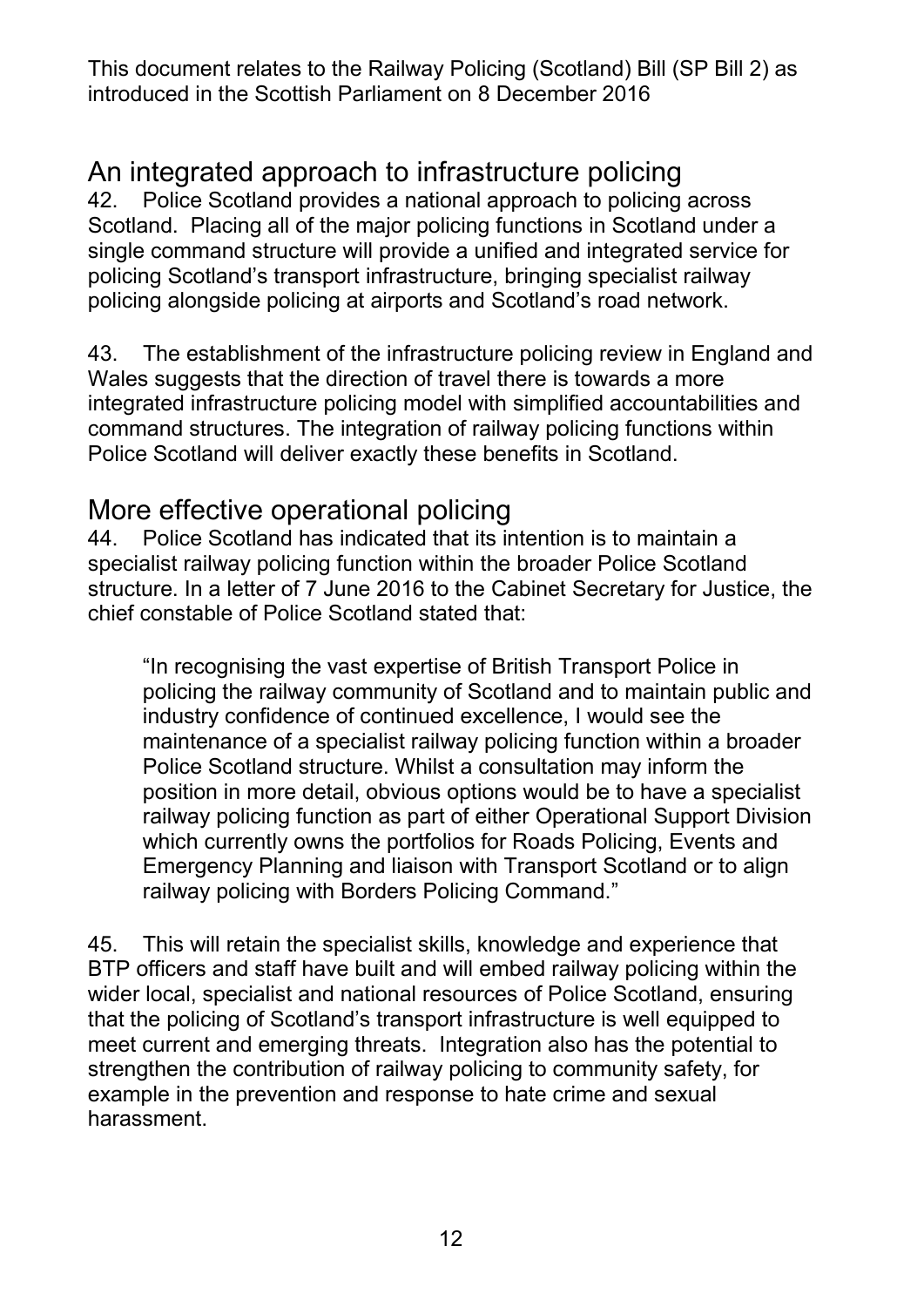46. Following integration, railway policing will gain readily available access to specialist operational support resources in Police Scotland. Integration will provide a single police service in Scotland which can share information quickly through integrated systems, ensuring a fully joined-up process to identify links between crime and criminals on our railways and wider communities.

47. Currently, following their initial training at the Scottish Police College at Tulliallan, BTP and Police Scotland officers then train independently, although they deploy together for significant events. Integration will enable joint police training with a focus on threats and risks tailored to Scotland's needs and priorities.

48. The BTP and Police Scotland already work together regularly for the policing of major events in Scotland. However, officers often work to different command teams. Integration will ensure a single command is exercised to achieve a clearly defined set of operational policing objectives and will also allow for policing best practice to be identified and implemented.

### **Consultation**

49. The Scottish Government's consultation on the approach to be taken in the Bill and wider implementation programme on the integration of the British Transport Police in Scotland into Police Scotland ran from June to August 2016. The consultation can be viewed at:

[https://consult.scotland.gov.uk/police-division/transport-police.](https://consult.scotland.gov.uk/police-division/transport-police)

50. A total of 137 responses were received, 107 from individuals and 30 from organisations. A significant number of those responding to the consultation were opposed to the integration of the BTP in Scotland into Police Scotland. Concerns expressed were that integration would impact negatively on cross-border services; would reduce competence in tackling major UK issues such as terrorism; would reduce the safety of rail passengers and staff with possible reduction in officer posts; could increase costs for train operators; would negatively impact on the terms and conditions of service of BTP officers and staff, and could hamper career development and progression. Each of these concerns is addressed in paragraphs 53 to 65 below.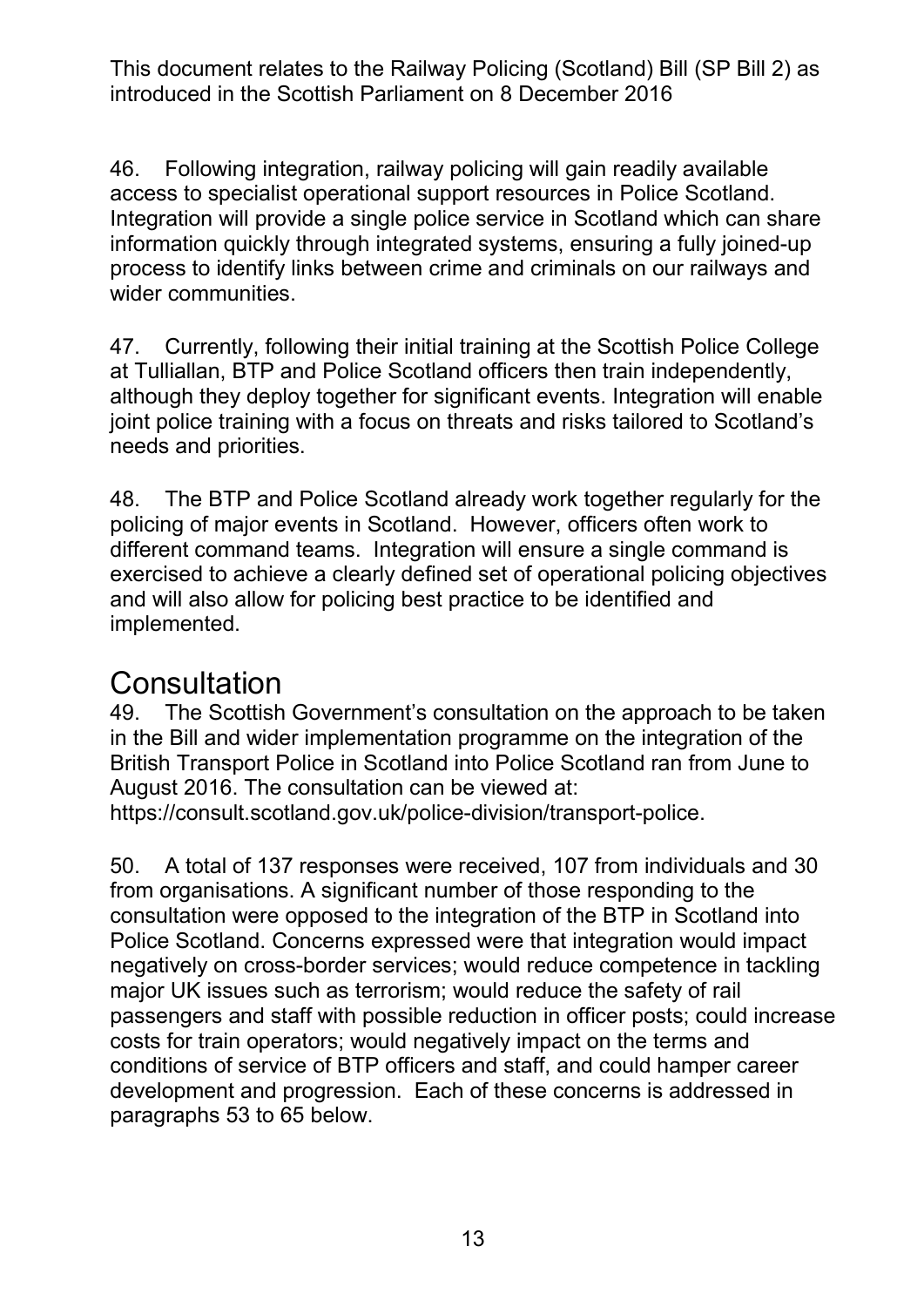51. Overall, the majority of these concerns appear to relate to assumptions that consultees have made about the shape of railway policing in Scotland following integration. In particular, the assumption in most responses which raised these concerns was that the budget and number of railway policing officers would be reduced, and that a railway policing specialism would not be maintained within Police Scotland. These points are addressed in the following sections.

52. Respondents to the consultation also identified a range of potential benefits of integration, which included:

- a reduction in emergency response times to remote areas;
- strengthened national and local scrutiny and accountability; and
- a greater contribution to local community safety responses.

#### Cross-border policing

53. BTP officers in Scotland and in England have a strong track record of joint working on cross-border routes, and in tackling crime affecting the railway network on both sides of the border. This expertise already involves working across the two separate legal systems, and in partnership with different territorial police forces. Similarly, Police Scotland already has strong relationships and agreements with the BTP and police services in the other parts of the UK, with well-established processes for joint working across regional and functional boundaries.

54. The Scottish Government is absolutely committed to ensuring that effective arrangements and statutory powers are in place to allow effective cross-border policing of the railways. Significant progress has already been made in joint working with the UK Government, the BTP, the BTPA, Police Scotland and other key stakeholders to identify where changes to legislation will be required in order to deliver this. Specifically, the Scottish Government has identified that secondary legislation in the UK Parliament is likely to be the most effective means of delivering this, given the inherently cross-jurisdictional nature of the provisions that will be required to underpin continuity of policing operations on those services which cross the border. As is the case for existing policing arrangements across the border for other modes of transport, operational agreements between Police Scotland and the BTP will also play a part in delivering the shared objective of seamless cross-border policing.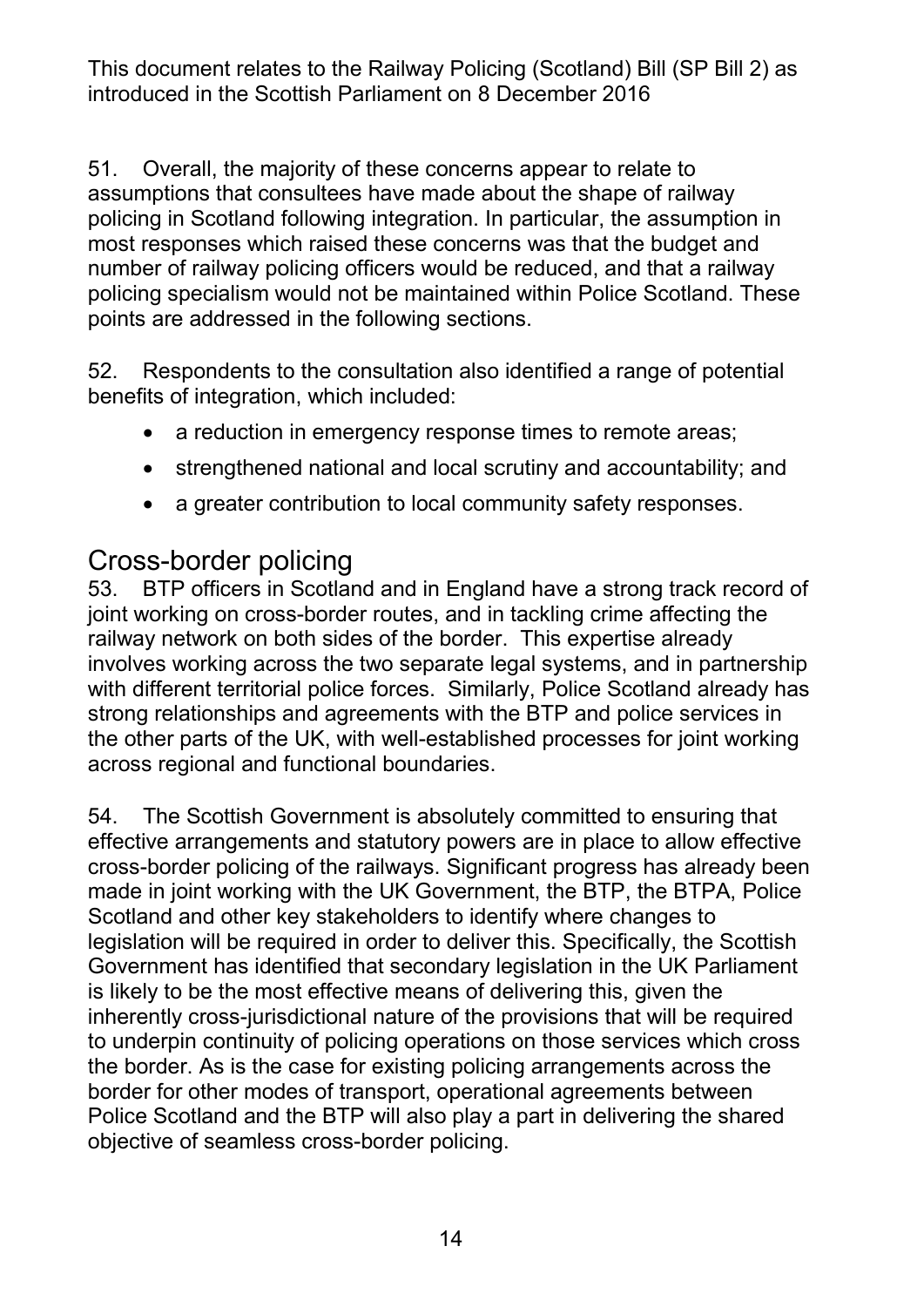55. Following integration, the Scottish Government fully expects that railway policing in Scotland will maintain the close working relationship it currently enjoys with the BTP in England and Wales, and the level of railway policing service that passengers and goods travelling across the border currently receive.

#### Officer numbers and safety

56. The Scottish Government's plans are based on an assumption that the level of railway policing service will remain the same following integration, and this assumption is built into the projections made within the financial memorandum for the Bill. More specifically, those costings are based on continuing with exactly the same numbers and rank/grade of officers and staff in Scotland as at present.

57. As highlighted at paragraph [44](#page-11-0) above, the chief constable has stated clearly that he anticipates maintaining a specialist railway policing function within the broader Police Scotland structure which will retain the skills, knowledge and experience of BTP officers and staff in ensuring the safety of passengers and keeping levels of disruption, crime and the fear of crime as low as possible.

#### Operator costs

58. Current BTPA cost estimates are based on an assumption that annual railway policing costs should not rise by more than the cost of RPI inflation, and the Scottish Government is basing its future projections on this approach. The costs of railway policing in Scotland currently include an element for corporate functions of the BTP and the BTPA. The Scottish Government expects that corporate functions will be provided by Police Scotland in future, although Police Scotland may continue to contract with the BTP or the BTPA for some services such as specialist training. While additional capacity will be required in Police Scotland to deliver some of these functions, the Scottish Government believes there is scope for efficiencies in corporate functions through integration with Police Scotland.

#### Terms and conditions of service

59. The terms and conditions of service of BTP officers and staff are different to those of constables of Police Scotland and staff employed by SPA. The Scottish Government recognises the importance of providing early clarity to BTP officers and staff on their terms and conditions following integration and will engage with officer and staff associations and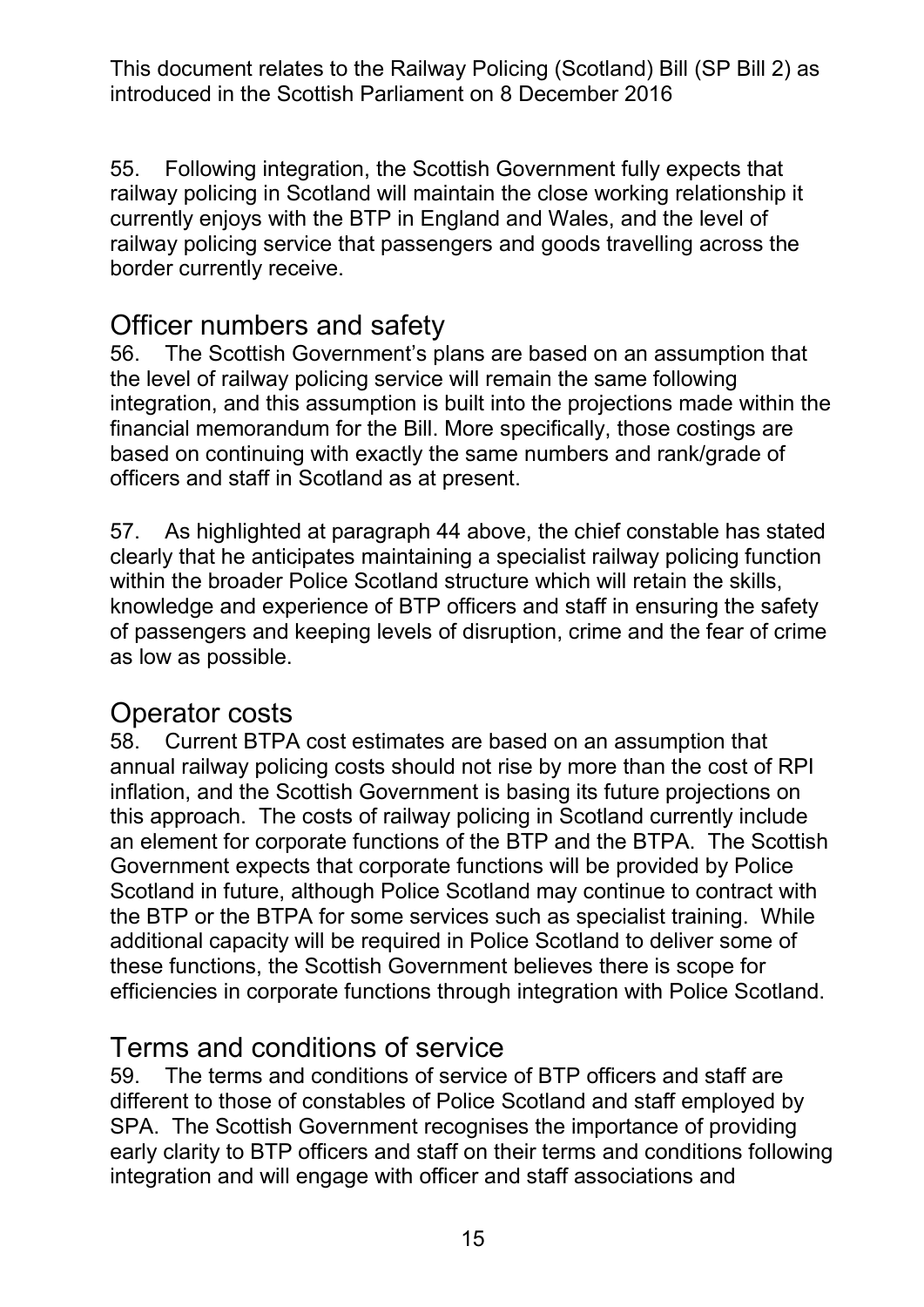representatives in order to determine a way forward that provides appropriate protections. The Scottish Government considers that the transfer is likely to fall within the exclusion in regulation 3(5) of the Transfer of Undertakings (Protection of Employment) (TUPE) Regulations 2006[2](#page-15-0), because it is a transfer of administrative functions between public authorities. Accordingly, it is not a "relevant transfer" for the purposes of the TUPE Regulations and those Regulations therefore do not apply. The Scottish Government intends, however, to abide by the Cabinet Office Statement of Practice on Staff Transfers in the Public Sector (COSOP), in particular by ensuring so far as possible that (1) the transfer (including terms of transfer) is effected by legislation and (2) the staff transferred are treated no less favourably than they would have been had TUPE applied. This will provide certainty as to the terms on which staff are transferred.

60. BTP Officers and staff also have separate occupational pension provision to Police Scotland officers and staff. In a similar approach to that intended for terms and conditions, the Scottish Government will aim to ensure that, upon integration, pension entitlement is maintained without detriment. This will be achieved by considering options in line with the Scottish Government's established principle that public service pensions should be affordable, sustainable and fair.

61. In pursuit of this principle, there will be full engagement with officers and staff through their respective representative bodies, as well as the BTPA and scheme trustees to ensure the best outcome for all.

62. Broadly, options include maintaining current provisions as far as possible, or undertaking a transfer of rights into existing Police Scotland arrangements with no loss of accrued benefit. However, there are many aspects of both these options that require further analysis and it is natural that all groups will seek advice during the process of discussions. The Scottish Government will refer to pension and actuarial experts to ensure the arrangements are fair for officers, staff and the Scottish taxpayer.

63. It is hoped that agreement on preferred options will be reached well in advance of integration taking place to give officers and staff the reassurance they need for the future. Draft legislation to implement the

<span id="page-15-0"></span><sup>-</sup><sup>2</sup> The TUPE Regulations implement the European Council Directive 2001/23/EC relating to the safeguarding of employees' rights in the event of transfers of undertakings or businesses.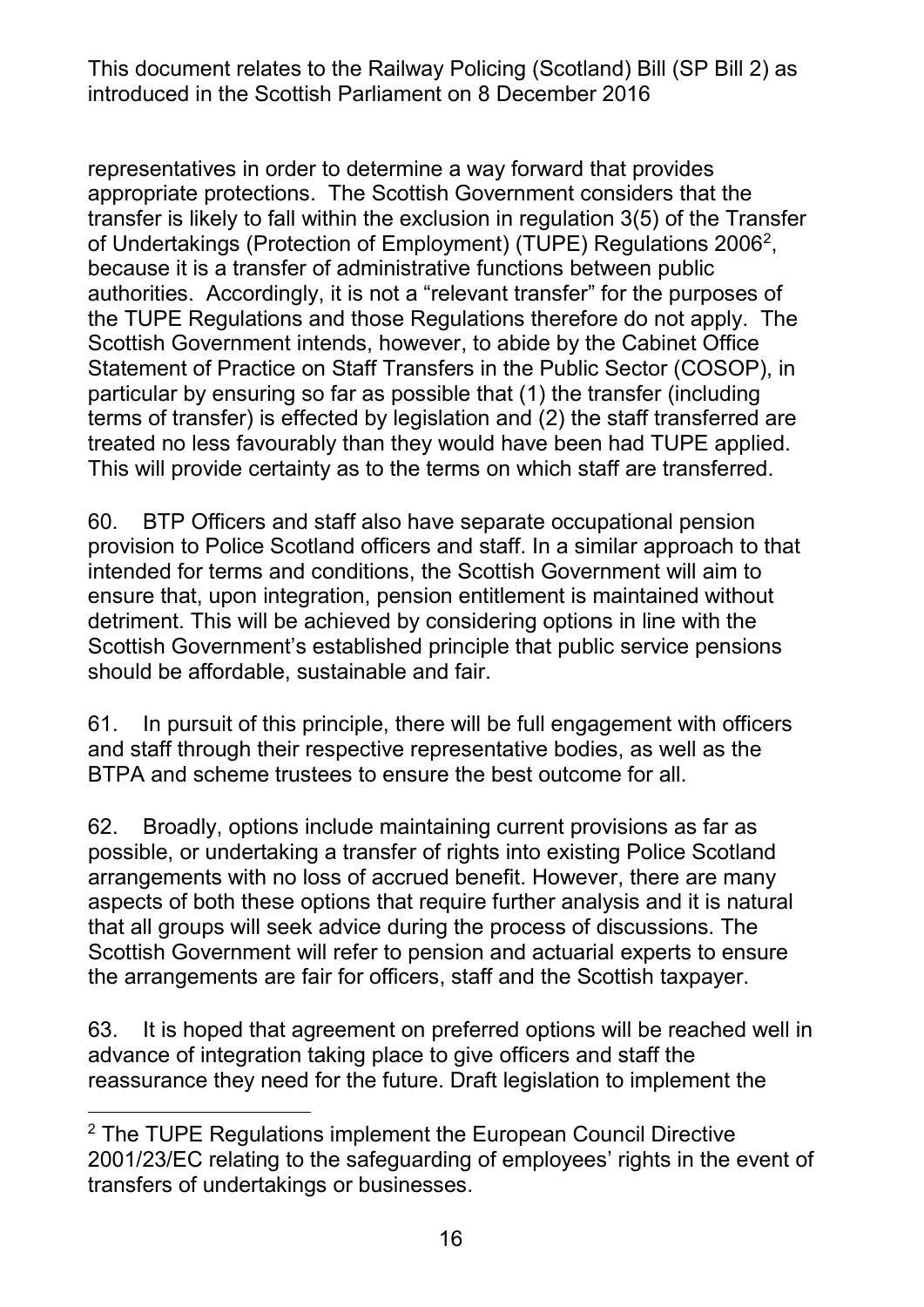agreement will be open to consultation, and individuals and groups will have the opportunity to respond in order to ensure that the legislation meets the requirements of that agreement.

#### Career development and progression

64. Police Scotland has set out its intention to maintain a specialist railway policing function within the broader Police Scotland function and has made clear that they will honour the significant personal commitment that BTP officers and staff in Scotland have made to choose a career in railway policing on their integration into Police Scotland.

65. In his letter of 7 June 2016 to the Cabinet Secretary for Justice, the chief constable of Police Scotland stated that:

"I recognise the importance of providing assurance that following the integration of British Transport Police officers and staff into Police Scotland, there will be a level of 'protection' afforded to allow their retention within the business area of 'Railways Policing,' however this will not inhibit the voluntary movement of officers between this function and other Police Scotland business areas to promote personal and corporate development."

### Alternative approaches

66. Some of those responding to the consultation proposed an alternative approach to giving effect to the devolution of the functions of the BTP in Scotland through the Scotland Act 2016 that would involve the BTP continuing to provide railway policing services in Scotland on an ongoing basis, with some form of accountability to the Scottish Parliament and/or the SPA in addition to their existing UK-wide governance structures.

67. Whilst the Scottish Government recognises that this approach might appear to offer the advantage of a level of continuity of service and stability in the short-term for railway policing officers and staff, there are a number of reasons why this approach is not the preferred option for devolved railway policing in Scotland in the medium to long term.

68. None of the other options deliver a single command structure for policing in Scotland, with the benefits that provides for policing operations which affect the railways as well as the wider community. Those proposing that the BTP should be accountable to governance structures in Scotland in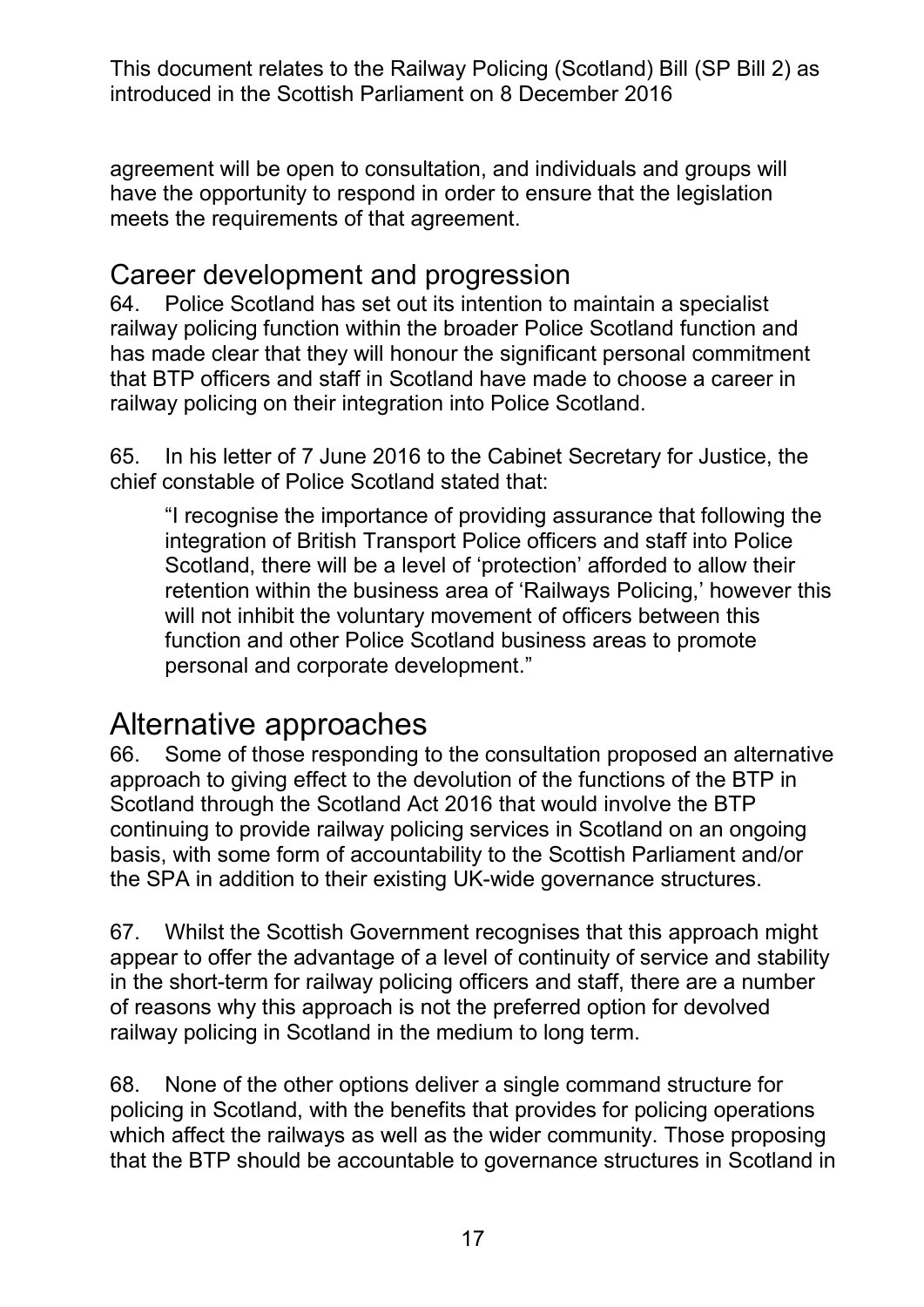addition to its existing ones at UK level have offered little detail as to how that could be made to work in practice, and the Scottish Government believes that the current accountability arrangements for the SPA and Police Scotland to the Scottish Parliament are much stronger and more effective than could be delivered within a CBPA structure. A CBPA-based solution risks creating multiple lines of accountability for the BTP rather than the simpler and more direct accountability that will be provided by integration with Police Scotland.

69. The Scottish Government believes there is no 'status quo' option available, as not only is railway policing in Scotland now a devolved matter, but the UK Government has also announced its own intention to integrate infrastructure policing further, setting out a commitment in its Strategic Defence & Security Review 2015 to review options to do this. If the BTP is to be integrated into a wider infrastructure policing structure in England and Wales, Scotland would miss out on the benefits of integrating infrastructure policing functions. This result would occur because the provision of railway policing in Scotland would be aligned with wider transport infrastructure policing for England and Wales, but separated from all other aspects of infrastructure policing in Scotland (given Police Scotland's responsibility for the policing of Scotland's trunk road network, airports and ports).

70. A stand-alone railway policing function for Scotland, integrated neither into Scotland's policing structures nor into England and Wales infrastructure policing, would be a force of little over 200 officers, and would lack the capability and scale needed to fulfil modern policing requirements. As set out in paragraphs 44 to 48, significant operational benefits of integration include readily available access to specialist operational support resources, the ability to share information quickly through integrated systems, and the ability to exercise a single command to achieve a clearly defined set of operational policing objectives. A small stand-alone railway policing function for Scotland would also be likely to require a higher level of administrative overheads, and consequently cost for the railway industry, than could be achieved as a specialist function within a wider policing structure.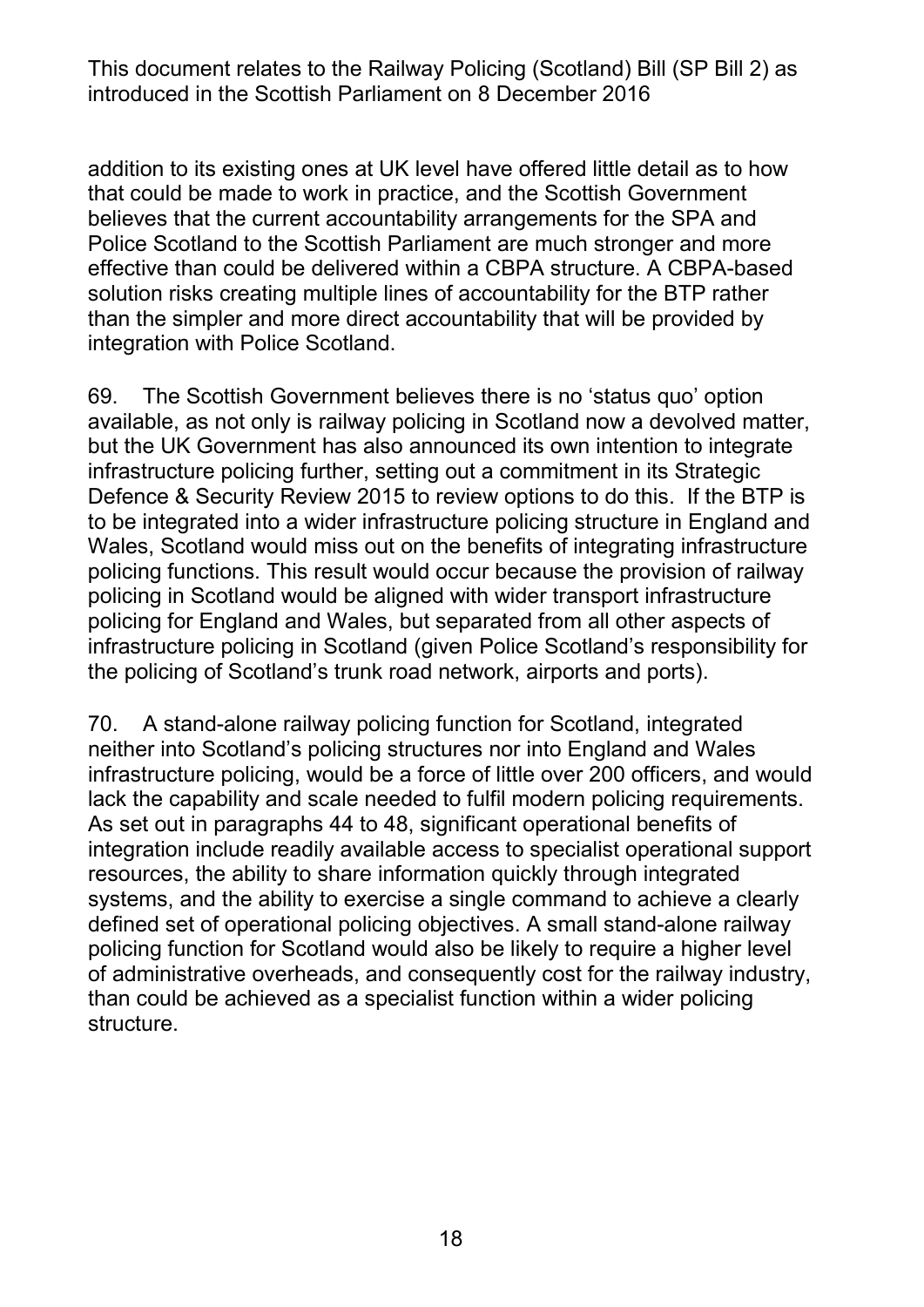## Effects on equal opportunities, human rights, island communities, local government, sustainable development etc.

# Equal opportunities<br>71. The consultation in

The consultation invited views on any likely impacts of integration on particular groups of people, with reference to the 'protected characteristics' of: age; disability; gender reassignment; marriage and civil partnership; pregnancy and maternity; race; religion and belief; and sex and sexual orientation.

72. Of those respondents who suggested any potential impacts, these were primarily that the travelling public and the railway workforce, which would include those with protected characteristics, could be impacted negatively if the level of railway policing diminishes; or similarly, that existing initiatives or expertise in areas such as suicide prevention and text reporting of incidents could be discontinued.

73. As set out in paragraph 56 above, the Scottish Government's plans for the integration of the BTP in Scotland into Police Scotland are based on delivering the same level of railway policing service, and the maintenance of a specialist railway policing function within the broader Police Scotland structure. As such, there is no intention for the level of railway policing to diminish, or for valued initiatives and areas of expertise to be discontinued.

74. Some respondents also suggested that older members of BTP staff and those already retired and receiving pensions may be impacted by integration if pensions are changed to their detriment, or that staff with caring responsibilities would be potentially disadvantaged if required to relocate or change their working patterns.

75. The Scottish Government approach to the terms and conditions of transfer is set out in paragraphs 59 to 63 above, and it will abide by the Cabinet Office Statement of Practice on Staff Transfers in the Public Sector (COSOP).

76. The Office of the Scottish Information Commissioner highlighted in responding to the consultation that data protection and privacy issues will be an important consideration in developing approaches to transferring data in the course of the integration of the BTP in Scotland into Police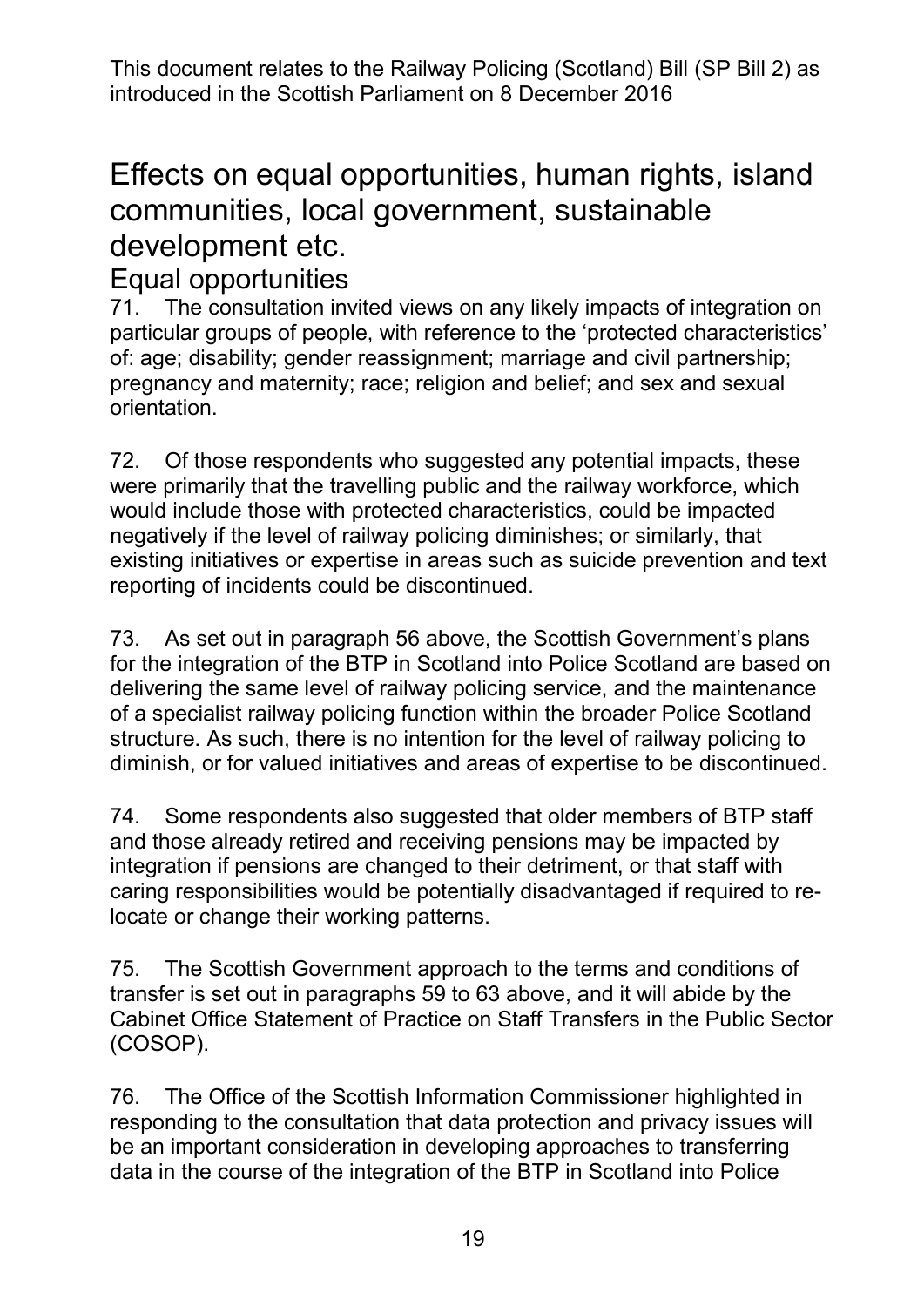Scotland. The Legislative Map in the Annex shows the stages at which legislative provision for the transfer of property and liabilities, and officer and staff transfer, will follow on from the Railway Policing (Scotland) Bill. The Scottish Government, working with its range of partners through the JPB, will ensure that the Data Protection Principles are applied to its programme of work over the years ahead.

#### Human rights

77. Section 1 of the Bill inserts new sections into the 2012 Act which set out a process for the determination of disputes about RPAs, permitting those disputes to be referred to the Scottish Ministers for a determination (either by the Scottish Ministers themselves or by a person appointed by them for that purpose). This process may entail the determination of civil rights and obligations which in turn may engage Article 6 of the European Convention on Human Rights (ECHR) which guarantees a fair hearing in respect of the determination of such rights and obligations. To the extent that Article 6 is engaged, the Scottish Government considers that the process contains adequate safeguards in respect of Article 6 rights, including the right of parties to the dispute to make representations and the right of appeal against any determination to the Court of Session (section 85H).

78. Section 3 of the Bill inserts a new section 20A into the 2012 Act conferring on constables of Police Scotland a power to enter specified railway property without a warrant and using reasonable force if necessary. Any power of entry potentially engages Article 8 of the ECHR which protects the right to private and family life, home and correspondence.

79. The Scottish Government considers that the power of entry arguably does not constitute an interference with Article 8 protections because those protections are not engaged in respect of the public railway infrastructure in respect of which the power is conferred. $3$  In the event that there is an interference with Article 8, the Scottish Government considers that it can be justified as being in accordance with law, in pursuit of a legitimate aim and necessary in a democratic society. The right of entry will be set out clearly

<span id="page-19-0"></span><sup>-</sup><sup>3</sup> Société Colas Est v France (Application no. 37971/97, 16 April 2002), where the European Court of Human Rights held that the right to respect for home extended to "the right to respect for a company's registered office, branches or other business premises" (para 41), none of which are affected by the power conferred by the Bill.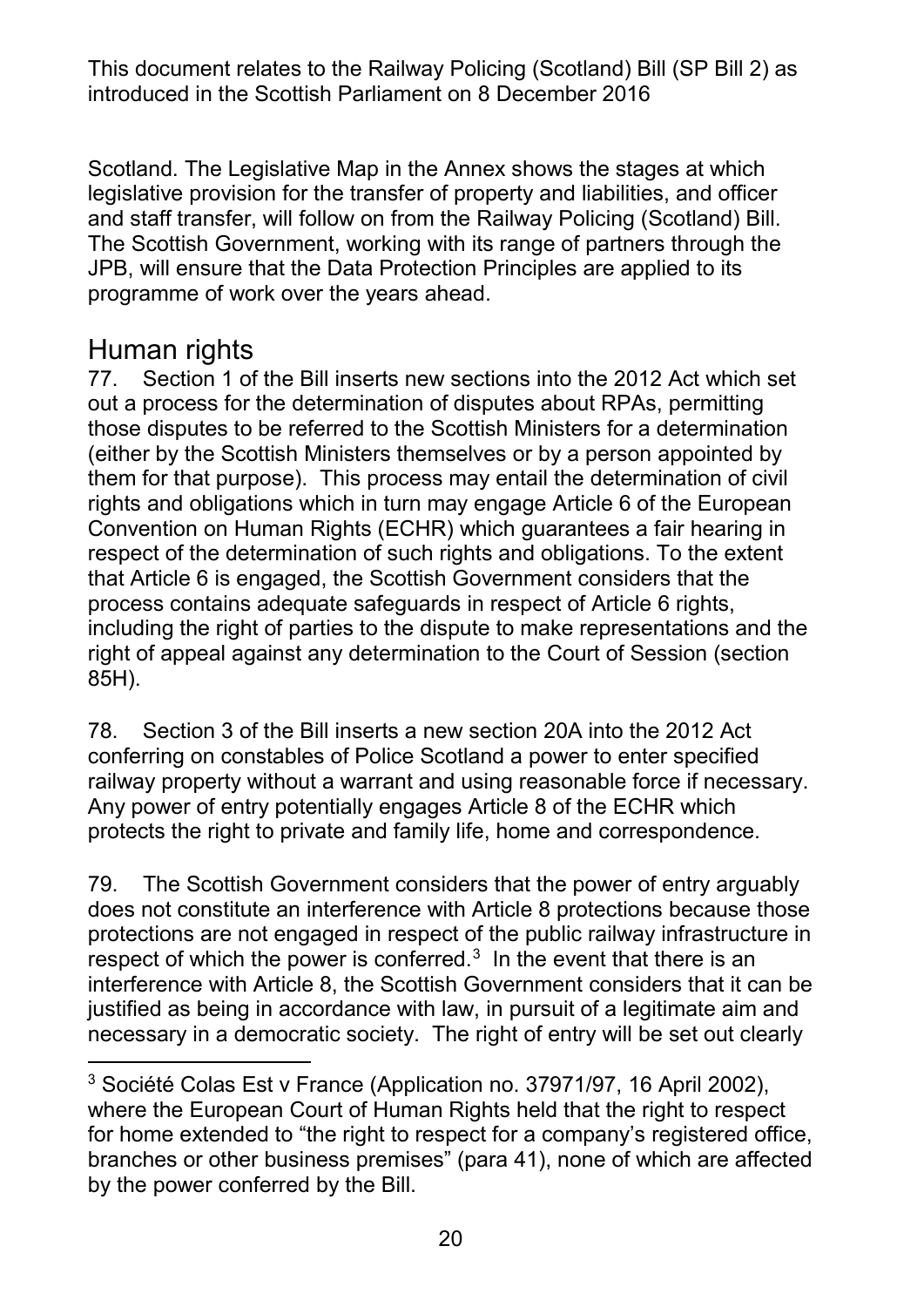in legislation and the parameters of the power are sufficiently foreseeable. The power of entry pursues the legitimate aims of protecting the security of railway infrastructure, prevention of crime and disorder in relation to that infrastructure and the protection of public safety. Finally, the power is necessary in a democratic society to remove restrictions on access to specified railway infrastructure which might otherwise hinder the ability of constables to patrol and police that property in pursuit of the legitimate aims.

80. No other provision of the Bill raises ECHR issues and accordingly the Scottish Government considers that the provisions of the Bill are compatible with the ECHR.

#### Island communities

81. The Scottish Government has not identified any specific impacts on island communities through the introduction of the Bill.

#### Local government

82. The 2012 Act established a statutory role for local government in the development of local policing priorities and local police plans. The integration of the BTP in Scotland into Police Scotland will therefore provide an opportunity for local authorities to also consider railway policing issues within the wider context of local policing priorities and plans, increasing the potential scope of their input and facilitating a more joinedup approach to policing priorities for their local areas.

#### Sustainable development

83. The Bill paves the way for the integration of railway policing into Police Scotland, ensuring that railway policing in Scotland is accountable, through the chief constable and the SPA, to the people of Scotland. The Scottish Government's approach to integration is based on retaining the skills, knowledge and experience that BTP officers and staff have built, and embedding railway policing within the wider local, specialist and national resources of Police Scotland. As such, no significant impacts (either positive or negative) in relation to sustainable development are envisaged, and a Strategic Environmental Assessment pre-screening template has been completed for the Bill.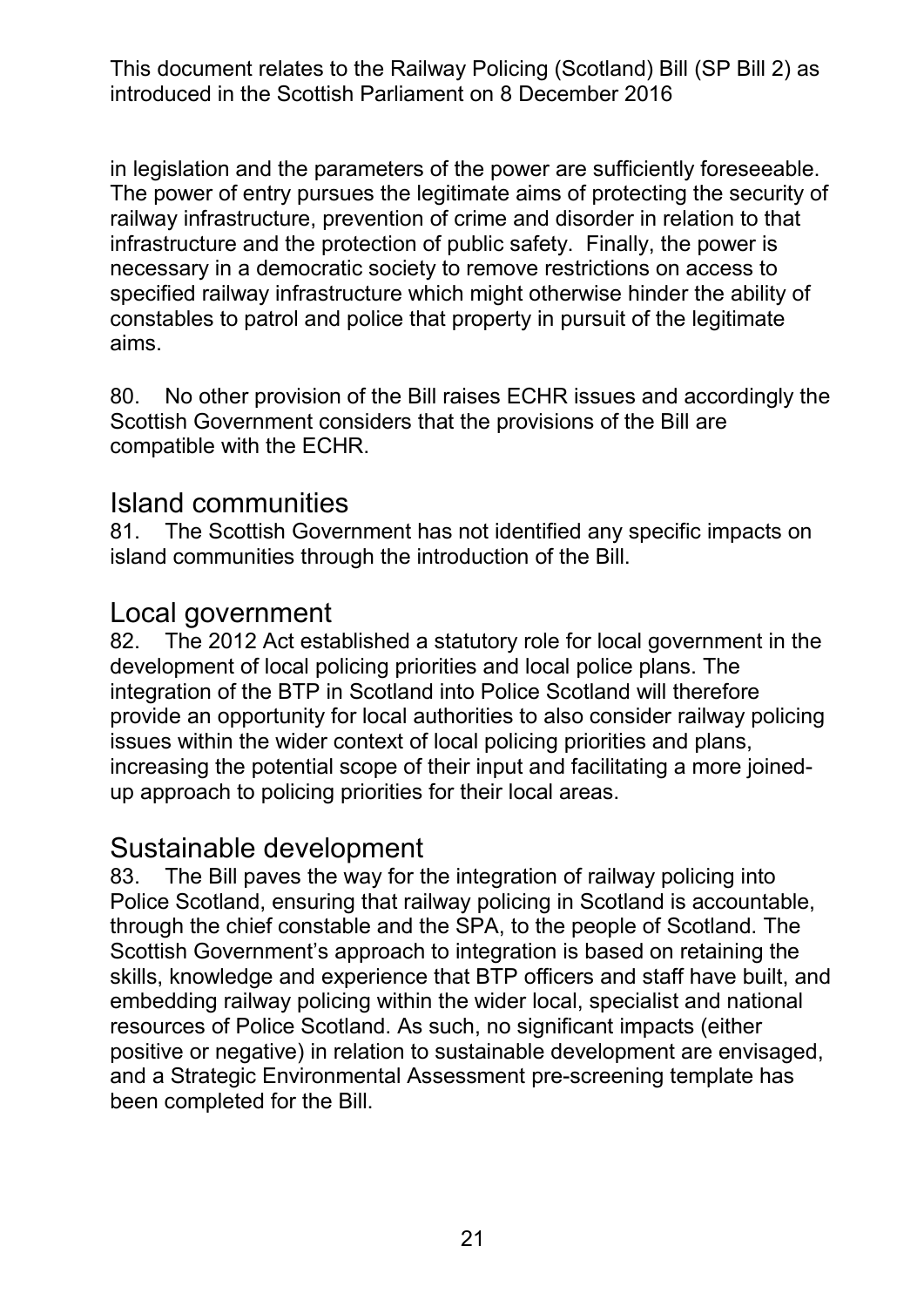## Annex: legislative map for implementation of BTP integration

84. The following is the Scottish Government's initial proposed outline of the legislation needed to integrate the BTP and the BTPA into Police Scotland and the SPA. This includes legislation to be passed by the Scottish Parliament, as well as subordinate legislation to be scrutinised by that Parliament and/or the UK Parliament. This outline may be subject to change as work on the overall programme develops.

#### **Outline 1 Railway Policing (Scotland) Bill:** The Bill will deliver the following key policy objectives: • Conferral of necessary new railway policing functions on Police Scotland. • Introduction of model for funding of Police Scotland's railway policing functions by the rail industry. • Provision to remove, in or as regards Scotland, railway policing functions currently conferred on the BTPA and constables of the BTP by Part 3 of the 2003 Act. **2 Order in Council under section 90 of the Scotland Act 1998:**  Section 90 of the Scotland Act 1998 allows for an Order in Council to be made – subject to scrutiny in both the UK and Scottish Parliaments – for the transfer of property and liabilities of a cross-border public authority whose functions are to be no longer exercisable in or as regards Scotland by virtue of an Act of the Scottish Parliament. This Order in Council would, in accordance with the terms of section 90, provide for the transfer of property and liabilities used or incurred in relation to the functions of BTPA and BTP senior officers which are no longer

**3 Order under section 104 of the Scotland Act 1998:** This Order would make such further consequential and supplementary provision of

exercisable in or as regards Scotland.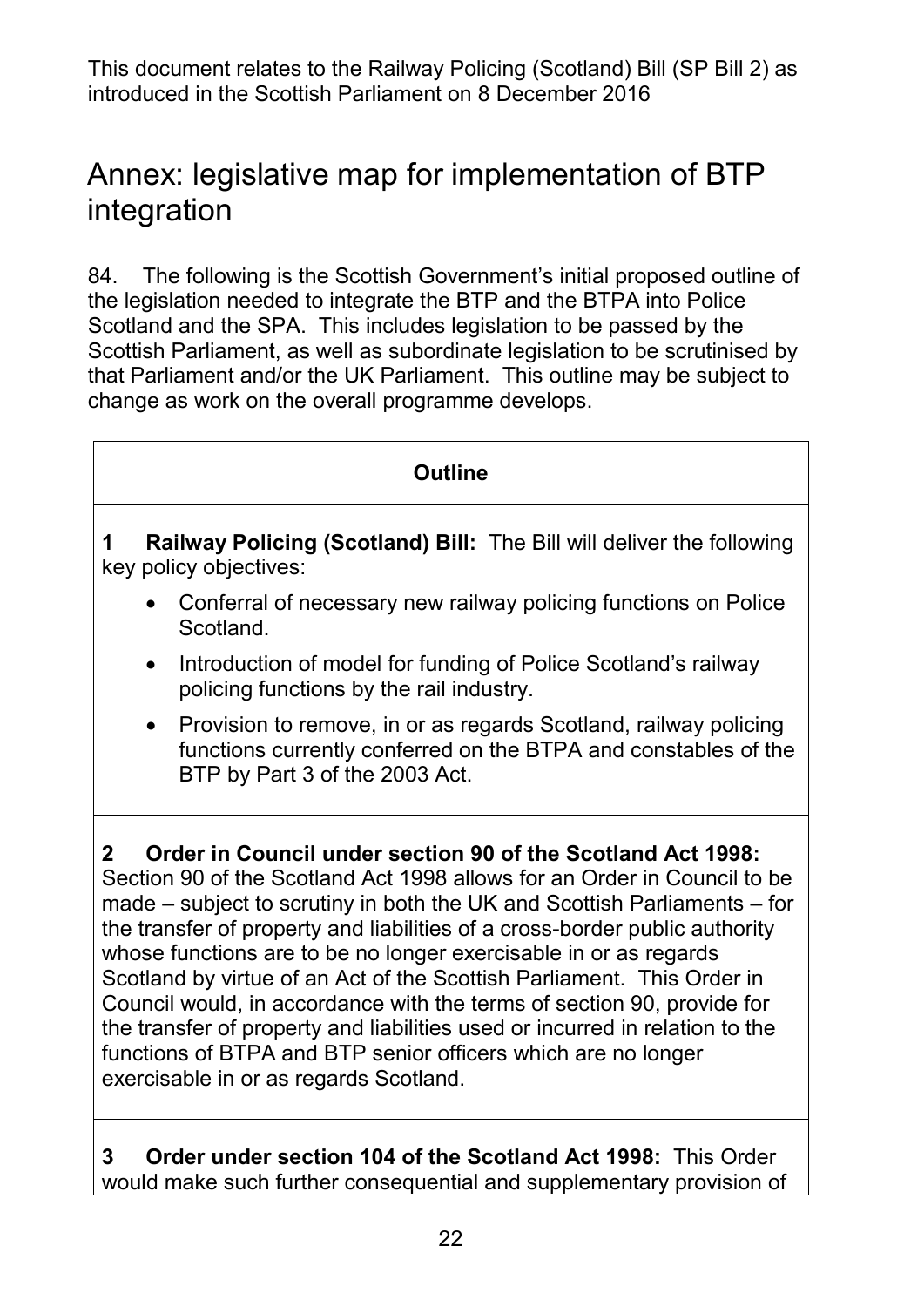a cross-border nature which is necessary or expedient in consequence of the Act of the Scottish Parliament, except any provision made in a section 90 Order. This might include provision relating to:

- Dissolution of the BTPA/BTP in Scotland, including transitional arrangements and consequential amendments to the Scotland Act 2016.
- Transfer of staff.
- Cross-border enforcement.
- Mutual aid and collaboration between Police Scotland and the BTP (if needed).
- Removal of residual functions and other consequential amendments to reserved legislation.
- Any other changes that may be required.
- **4 Regulations under section 48 of the 2012 Act and/or Ministerial determinations under those Regulations:** These Regulations will, if necessary, make adjustments to existing regulations and determinations on the governance and administration of Police Scotland to reflect, for example, the distinct terms and conditions of service of members of the BTP.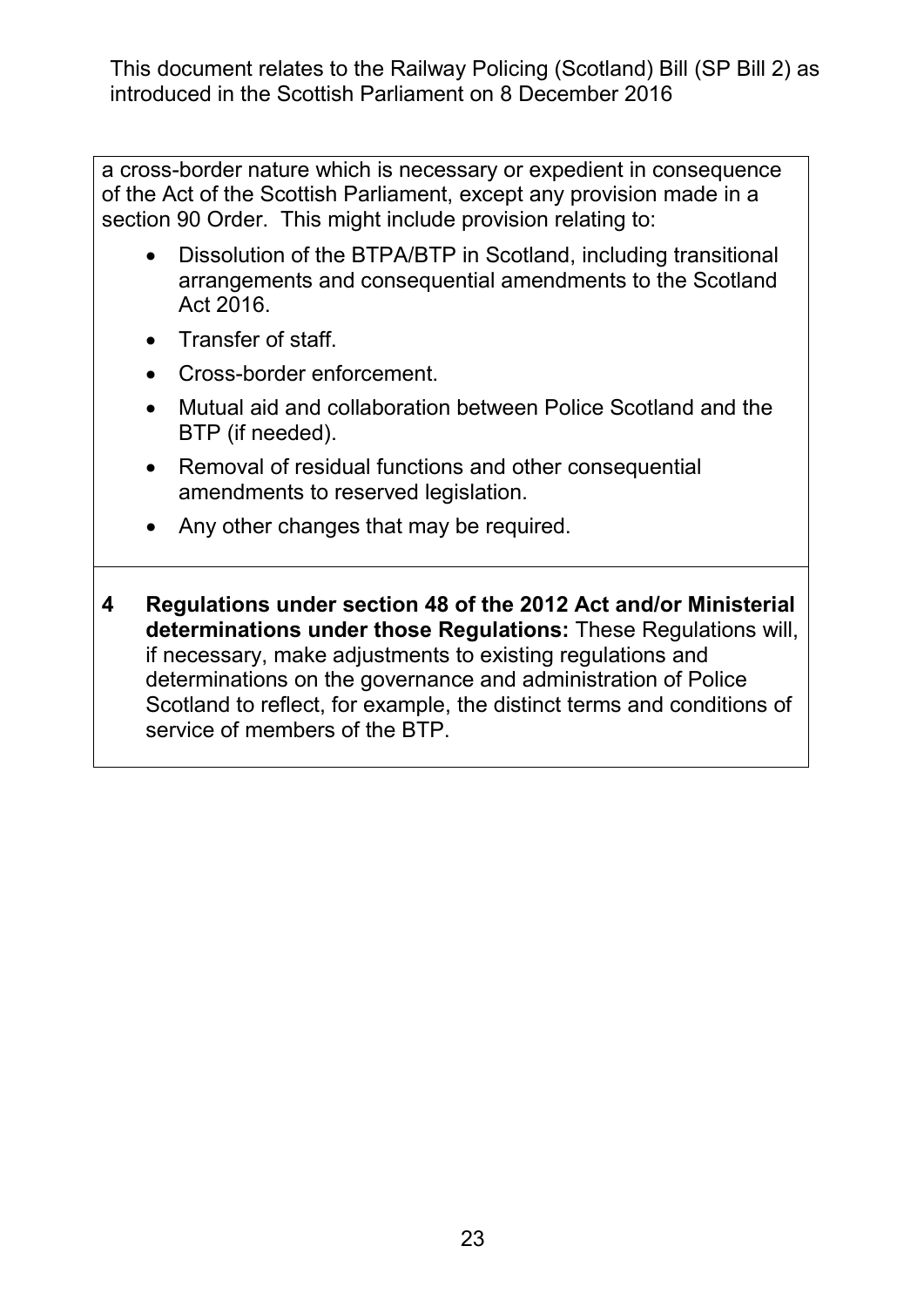## Abbreviations

| 2003<br><b>Act</b> | Railways and Transport Safety Act 2003                                         |
|--------------------|--------------------------------------------------------------------------------|
| 2012<br>Act        | Police and Fire Reform (Scotland) Act 2012                                     |
| <b>ASR</b>         | <b>Abellio ScotRail Limited</b>                                                |
| <b>BTP</b>         | <b>British Transport Police</b>                                                |
| <b>BTPA</b>        | <b>British Transport Police Authority</b>                                      |
| <b>CBPA</b>        | Cross-Border Public Authority                                                  |
| DfT                | Department for Transport                                                       |
| <b>JPB</b>         | Joint Programme Board                                                          |
| <b>PSA</b>         | <b>Police Services Agreement</b>                                               |
| <b>RPA</b>         | <b>Railway Policing Agreement</b>                                              |
| <b>SCSL</b>        | Serco Caledonian Sleepers Limited                                              |
| <b>SPA</b>         | <b>Scottish Police Authority</b>                                               |
| <b>TUPE</b>        | Transfer of Undertakings (Protection of<br><b>Employment) Regulations 2006</b> |